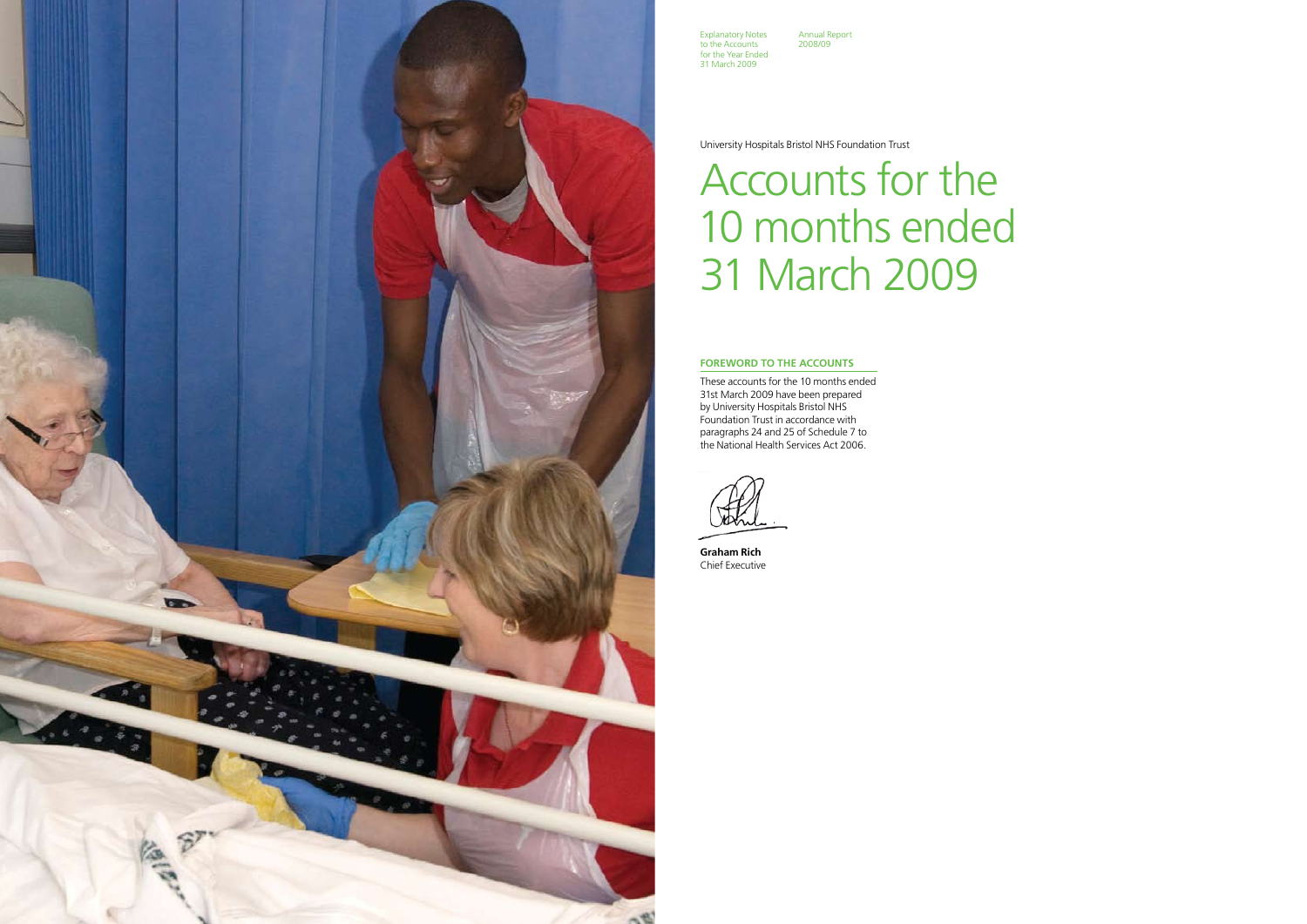#### **Statement of Total Recognised Gains and Losses 10 months ended 31 March 2009**

#### **Cash Flow Statement for the 10 months ended 31 March 2009**

| 10 months ended<br>31 March 2009                                                                             | £'000     |                                                                          | <b>Note</b> | 10 months ended<br>31 March 2009<br>£'000 |
|--------------------------------------------------------------------------------------------------------------|-----------|--------------------------------------------------------------------------|-------------|-------------------------------------------|
| Surplus for the period before dividend payments                                                              | 18,723    | <b>Operating activities</b>                                              |             |                                           |
| Fixed asset impairment losses                                                                                | (28, 190) | Net cash inflow from operating activities                                | 18.1        | 47,218                                    |
| Unrealised deficit on fixed asset revaluations                                                               | (191)     |                                                                          |             |                                           |
| Increases in the donated assets reserve due to receipt of donated assets                                     | 532       | Returns on investments and servicing of finance                          |             |                                           |
| Reduction in the donated asset reserve due to the depreciation,<br>impairment and disposal of donated assets | (1,036)   | Interest received<br>Interest paid                                       |             | 613<br>(374)                              |
| Other recognised gains and losses                                                                            | 21        | Interest element of finance leases                                       |             | (483)                                     |
| Total recognised gains and losses recognised in<br>the 10 month period                                       | (10, 141) | Net cash outflow from returns on investments<br>and servicing of finance |             | (244)                                     |
|                                                                                                              |           | <b>Capital expenditure</b>                                               |             |                                           |
|                                                                                                              |           | Payments to acquire tangible fixed assets                                |             | (28, 213)                                 |
|                                                                                                              |           | Receipts from sale of tangible fixed assets                              |             | 62                                        |
|                                                                                                              |           | Net cash outflow from capital expenditure                                |             | (28, 151)                                 |
|                                                                                                              |           | Dividends paid                                                           |             | (11,061)                                  |
|                                                                                                              |           | Net cash inflow before management of liquid resources<br>and financing   |             | 7,762                                     |
|                                                                                                              |           | <b>Management of liquid resources</b>                                    |             |                                           |
|                                                                                                              |           | Realisation of current asset investments                                 |             | 7,000                                     |
|                                                                                                              |           | Net cash inflow from management of liquid resources                      |             | 7.000                                     |
|                                                                                                              |           | Net cash inflow before financing                                         |             | 14,762                                    |
|                                                                                                              |           | <b>Financing</b>                                                         |             |                                           |
|                                                                                                              |           | New public dividend capital received                                     |             | 17,027                                    |
|                                                                                                              |           | Public dividend capital repaid                                           |             | (2,084)                                   |
|                                                                                                              |           | Other loans repaid                                                       |             | (7,500)                                   |
|                                                                                                              |           | Capital element of finance lease rental payments                         |             | (92)                                      |
|                                                                                                              |           | Net cash inflow from financing                                           |             | 7,351                                     |
|                                                                                                              |           | Increase in cash                                                         |             | 22.113                                    |

#### **Income and Expenditure Account for the 10 months ended 31 March 2009**

Annual<br>Accounts

|                                           |             | 10 months<br>ended<br>31 March |
|-------------------------------------------|-------------|--------------------------------|
|                                           | <b>Note</b> | £'000                          |
| Income from activities                    | 3           | 293,632                        |
| Other operating income                    | 4           | 87,018                         |
| Operating expenses                        | $5 - 7$     | (362,065)                      |
| <b>Operating surplus</b>                  |             | 18,585                         |
| Loss on disposal of fixed assets          | 8           | (58)                           |
| Surplus before interest                   |             | 18,527                         |
| Finance income                            | 9.1         | 901                            |
| Finance costs                             | 9.2         | (705)                          |
| Surplus for the period                    |             | 18,723                         |
| Public Dividend Capital dividends payable |             | (9,217)                        |
| <b>Retained surplus for the period</b>    |             | 9,506                          |

All income and expenditure is derived from continuing operations. The notes on pages 60 to 75 form part of these Accounts.

#### **Balance sheet as at 31 March 2009**

|                                                            | <b>Note</b> | 31 March<br>2009<br>£'000 | 1 June<br>2008<br>£'000 |
|------------------------------------------------------------|-------------|---------------------------|-------------------------|
| <b>Fixed assets</b>                                        |             |                           |                         |
| Intangible assets                                          | 10          | 2,565                     | 2,834                   |
| Tangible assets                                            | 11          | 353,158                   | 366,971                 |
| Investments                                                | 14.1        |                           |                         |
|                                                            |             | 355,723                   | 369,805                 |
| <b>Current assets</b>                                      |             |                           |                         |
| Stock and work in progress                                 | 12          | 5,624                     | 5,463                   |
| Debtors                                                    | 13          | 21,703                    | 25,156                  |
| Investments                                                | 14.2        |                           | 7,555                   |
| Cash at bank and in hand                                   | 18.3        | 33,321                    | 11,246                  |
| <b>Total current assets</b>                                |             | 60,648                    | 49,420                  |
| <b>Creditors: amounts falling</b><br>due within one year   | 15.1        | (51, 538)                 | (41,030)                |
| Net current assets                                         |             | 9,110                     | 8,390                   |
| Total assets less current liabilities                      |             | 364,833                   | 378,195                 |
| Creditors: Amounts falling due<br>after more than one year | 15.1        | (6, 446)                  | (13, 648)               |
| Provisions for liabilities and charges                     | 16          | (622)                     | (1,887)                 |
| <b>Total assets employed</b>                               |             | 357,765                   | 362,660                 |
| Financed by: taxpayers' equity                             |             |                           |                         |
| Public dividend capital                                    | 17.2        | 183,958                   | 169,015                 |
| Revaluation reserve                                        | 17.3        | 121,971                   | 149,156                 |
| Government grant reserve                                   | 17.3        |                           | 480                     |
| Donated asset reserve                                      | 17.3        | 13,302                    | 14,811                  |
| Other reserves                                             | 17.3        | 85                        | 85                      |
| Income and expenditure reserve                             | 17.3        | 38,449                    | 29,113                  |

**Total taxpayers' equity 357,765 362,660**

The financial statements on pages 58 to 75 were approved by the Board on 5 June 2009 and signed on its behalf by:

**Graham Rich** Chief Executive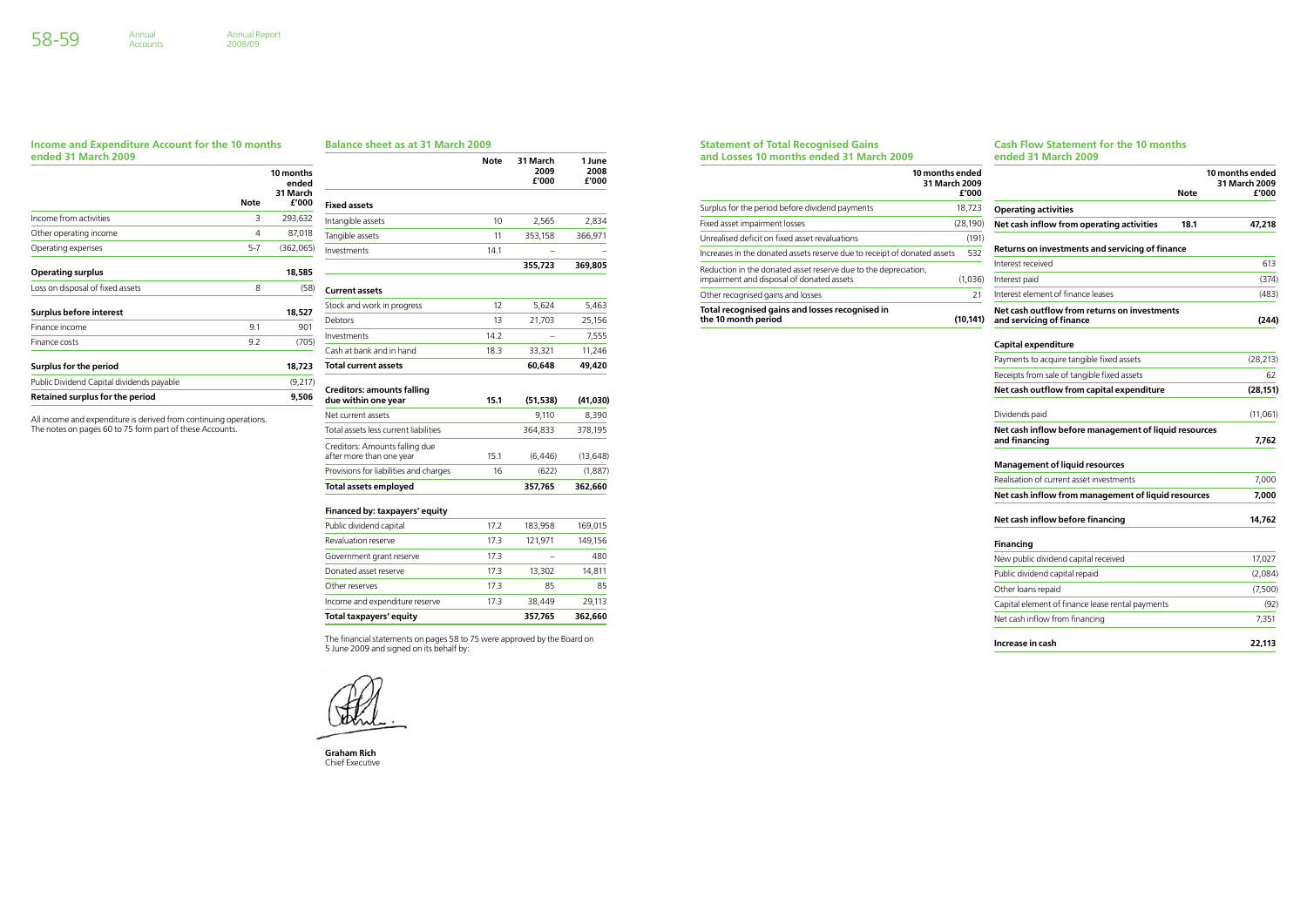Additional alternative open market value figures have only been supplied for operational assets scheduled for imminent closure and subsequent disposal.

Assets in the course of construction are valued at cost and are valued by professional valuers as part of the five or three-yearly valuation or when they are brought into use, or where the capitalised value exceeds £250K.

Residual interests in off-balance sheet private finance initiative (PFI) properties are included in assets under construction within tangible fixed assets at the amount of unitary charge allocated for the acquisition of the residual with an adjustment. The adjustment is the net present value of the change in the fair value of the residual as estimated at the start of the contract and at the balance sheet date.

Tangible fixed assets are depreciated at rates calculated to write them down to estimated residual value on a straight-line basis over their estimated useful lives. No depreciation is provided on freehold land, and assets surplus to requirements.

#### **Other assets**

Assets with estimated economic lives of less than 10 years are considered to be short life assets. These are held at depreciated historical cost which is considered to be an appropriate proxy for current value.

Assets with estimated economic lives of more than 10 years are considered to be medium/long life assets. These are initially recorded at cost and then values are updated annually using appropriate indices to reflect current value (net current replacement cost).

Equipment surplus to requirements is valued at the net recoverable amount.

#### **Depreciation, amortisation and impairments**

Assets in the course of construction and residual interests in off-balance sheet PFI contract assets are not depreciated until the asset is brought into use or reverts to the trust, respectively.

Buildings, installations and fittings are depreciated on their current value over the estimated remaining life of the asset as assessed by the NHS foundation trust's professional valuers. Leaseholds are depreciated over the primary lease term.

Assets are depreciated on a straight line basis over their estimated useful lives as follows:

| Engineering plant and equipment                | 15 |
|------------------------------------------------|----|
| Medium and long life medical equipment         | 10 |
| Set up costs in new buildings                  | 10 |
| Mainframe information technology installations | 8  |
| Vehicles                                       |    |
| Furniture                                      | 7  |
| Soft furnishings                               | 7  |
| Short life medical and other equipment         | 5  |
| Office and information technology equipment    | 5  |

Fixed asset impairments resulting from losses of economic benefits are charged to the income and expenditure account. All other impairments are taken to the revaluation reserve and reported in the statement of total recognised gains and losses to the extent that there is a balance on the revaluation reserve in respect of the particular asset. Any remaining impairment is recognised in the income and expenditure account, except where the carrying value is lower than the recoverable amount (higher of net realisable value and value in use), in which case the remaining impairment is also taken to the revaluation reserve (this could leave a negative reserve for a particular asset).

# **1.7 Intangible fixed assets**

Intangible assets are capitalised when they are capable of being used in a trust's activities for more than one year; they can be valued; and they have a cost of at least £5,000.

Intangible fixed assets held for operational use (except for emissions allowances – see note below) are valued at historical cost and are amortised over the estimated life of the asset on a straight line basis. The carrying value of intangible assets is reviewed for impairment at the end of the first full year following acquisition and in other periods if events or changes in circumstances indicate the carrying value may not be recoverable.

Purchased computer software licences are capitalised as intangible fixed assets where expenditure of at least £5,000 is incurred and amortised over the shorter of the term of the licence and their useful economic lives.

Allowances granted under the EU greenhouse gas emissions scheme are held at market value. Changes to market value are recognised directly within reserves, except for impairments which are recognised in the income and expenditure account. Allowances are used to extinguish emission liabilities arising under the scheme and are therefore not amortised.

#### **1.8 Donated fixed assets**

Donated fixed assets are capitalised at their current value on receipt and this value is credited to the donated asset reserve. Donated fixed assets are valued and depreciated as described above for purchased assets. Gains and losses on revaluations are also taken to the donated asset reserve and, each year, an amount equal to the depreciation charge on the asset is released from the donated asset reserve to the income and expenditure account. Similarly, any impairment on donated assets charged to the income and expenditure account is matched by a transfer from the donated asset reserve. On sale of donated assets, the net book value of the donated asset is transferred from the donated asset reserve to the Income and Expenditure Reserve.

#### **1.9 Liquid Resources**

Deposits and other investments that are readily convertible into known amounts of cash at or close to their carrying amounts are treated as liquid resources in the cashflow statement. The Trust does not hold any investments with maturity dates exceeding one year from the date of purchase.

#### **1.10 Government grants**

Government grants are grants from Government bodies other than income from primary care trusts or NHS trusts for the provision of services. Grants from the Department of Health are accounted for as Government grants as are grants from the Big Lottery Fund. Where the Government grant is used to fund revenue expenditure it is taken to the Income and Expenditure account to match that expenditure. Where the grant is used to

#### **1. Accounting policies**

Monitor has directed that the financial statements of NHS foundation trusts shall meet the accounting requirements of the NHS Foundation Trust Financial Reporting Manual which shall be agreed with HM Treasury. Consequently, the following financial statements have been prepared in accordance with the 2008/09 NHS Foundation Trust Financial Reporting Manual issued by Monitor. The accounting policies contained in that manual follow UK generally accepted accounting practice for companies (UK GAAP) and HM Treasury's Financial Reporting Manual to the extent that they are meaningful and appropriate to NHS foundation trusts. The accounting policies have been applied consistently in dealing with items considered material in relation to the accounts.

**Accounts** 

#### **1.1 Accounting convention**

These accounts have been prepared under the historical cost convention modified to account for the revaluation of tangible fixed assets at their value to the business by reference to their current costs. NHS foundation trusts, in compliance with HM Treasury's Financial Reporting Manual, are not required to comply with the FRS 3 requirements to report 'earnings per share' or historical profits and losses.

#### **1.2 Acquisitions and discontinued operations**

Activities are considered to be 'acquired' whether or not they are acquired from outside the public sector. Activities are considered to be 'discontinued' where they meet all of the following conditions:

- a. the sale (this may be at nil consideration for activities transferred to another public sector body) or termination is completed either in the period or before the earlier of three months after the commencement of the subsequent period and the date on which the financial statements are approved;
- b. if a termination, the former activities have ceased permanently;
- c. the sale or termination has a material effect on the nature and focus of the reporting NHS foundation trust's operations and represents a material reduction in its operating facilities resulting either from its withdrawal from a particular activity or from a

material reduction in income in the NHS foundation trust's continuing operations; and

d. the assets, liabilities, results of operations and activities are clearly distinguishable, physically, operationally and for financial reporting purposes. Operations not satisfying all these conditions are classified as continuing.

#### **1.3 Income recognition**

Income is accounted for applying the accruals convention. The main source of income for the trust is under contracts from commissioners in respect of healthcare services. Income is recognised in the period in which services are provided. Where income is received for a specific activity which is to be delivered in the following financial year, that income is deferred. Income for partially completed spells is calculated on a pro-rata basis based on expected length of stay.

#### **1.4 Pooled Budgets**

The Trust has entered into a Pooled Budget arrangement with Bristol PCT, North Bristol NHS Trust and Bristol City Council, for the management and prevention of delayed discharges from hospital. Under the arrangement funds are pooled under Section 31 of the Health Act 1999. The Pool is hosted by Bristol City Council.

The Trust makes no contributions to the Pool Fund but receives income in the form of reimbursement payments which are paid where the level of delayed discharges exceeds an agreed threshold.

A Memorandum Note of Accounts, detailing the joint income and expenditure of the Pooled Budget, is prepared by Bristol City Council and included in the Council's Statutory Annual Accounts.

#### **1.5 Expenditure**

Expenditure is accounted for by applying the accruals convention.

#### **1.6 Tangible fixed assets Capitalisation**

Tangible assets are capitalised if they are capable of being used for a period which exceeds one year and they:

- individually have a cost of at least £5,000; or
- form a group of assets which individually have a cost of more than

£250, collectively have a cost of at least £5,000, where the assets are functionally interdependent, they had broadly simultaneous purchase dates, are anticipated to have simultaneous disposal dates and are under single managerial control; or

• form part of the initial setting-up cost of a new building or refurbishment of a ward or unit, irrespective of their individual or collective cost.

#### **Valuation**

Tangible fixed assets are stated at the lower of replacement cost and recoverable amount. On initial recognition they are measured at cost (for leased assets, fair value) including any costs, such as installation, directly attributable to bringing them into working condition. The carrying values of tangible fixed assets are reviewed for impairment in periods if events or changes in circumstances indicate the carrying value may not be recoverable. The costs arising from financing the construction of the fixed asset are not capitalised but are charged to the income and expenditure account in the year to which they relate.

#### **Land and buildings**

All land and buildings are revalued using professional valuations in accordance with Financial Reporting Standard 15 every five years. A three yearly interim valuation is also carried out. Internal reviews and additional valuations (if appropriate) are completed in the intervening years.

Valuations are carried out by professionally qualified valuers in accordance with the Royal Institute of Chartered Surveyors (RICS) Appraisal and Valuation Manual. The last asset valuations were undertaken in 2004 as at the prospective valuation date of 1 April 2005. The revaluation undertaken at that date was accounted for on 31 March 2005.

The valuations are carried out primarily on the basis of depreciated replacement cost for specialised operational property and existing use value for non–specialised operational property. The value of land for existing use purposes is assessed at existing use value. For non-operational properties including surplus land, the valuations are carried out at open market value.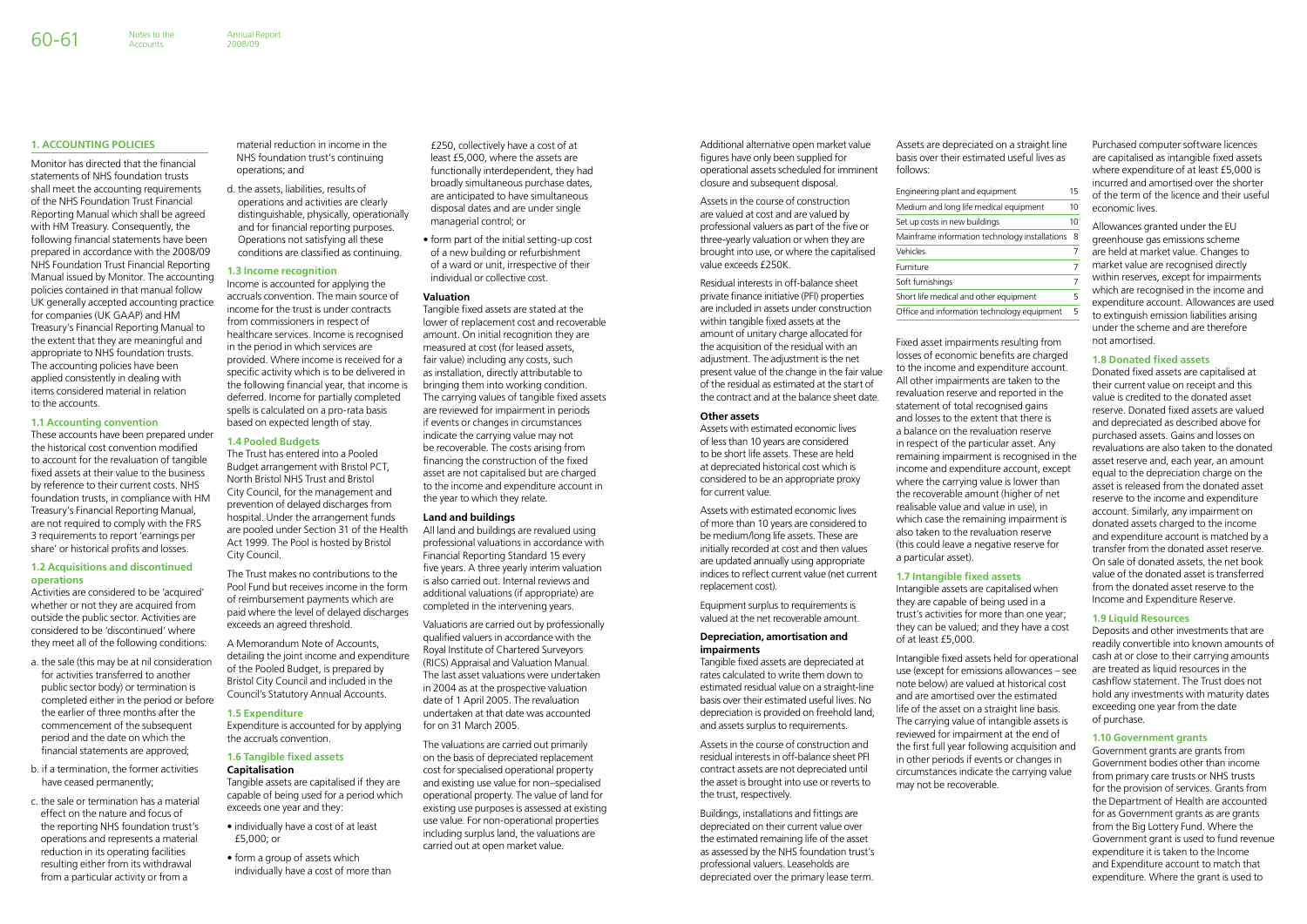#### **1.17 Pension costs**

Past and present employees are covered by the provisions of the NHS Pensions Scheme. Details of the benefits payable under these provisions can be found on the NHS Pensions website at www. pensions.nhsbsa.nhs.uk. The Scheme is an unfunded, defined benefit scheme that covers NHS employers, General Practices and other bodies, allowed under the direction of the Secretary of State, in England and Wales. The scheme is not designed to be run in a way that would enable NHS bodies to identify their share of the underlying Scheme assets and liabilities. Therefore, the Scheme is accounted for as if it were a defined contribution scheme under FRS 17: the cost to the NHS Body of participating in the Scheme is taken as equal to the contributions payable to the Scheme for the accounting period.

Employer's pension cost contributions are charged to operating expenses as and when they become due. Additional pension liabilities arising from early retirements are not funded by the scheme except where the retirement is due to ill-health. The full amount of the liability for the additional costs is charged to the income and expenditure account at the time the trust commits itself to the retirement, regardless of the method of payment.

#### **1.18 Value Added Tax**

Most of the activities of the NHS foundation trust are outside the scope of VAT and, in general, output tax does not apply and input tax on purchases is not recoverable. Irrecoverable VAT is charged to the relevant expenditure category or included in the capitalised purchase cost of fixed assets. Where output tax is charged or input VAT is recoverable, the amounts are stated net of VAT.

#### **1.19 Corporation Tax**

NHS Foundation Trusts are potentially liable to corporation tax in certain circumstances. A review of other operating income is performed annually to assess any potential liability in conjunction with the HMR&C website. As a result of this review the Trust has concluded that there is no corporation tax liability for the period ended 31 March 2009.

#### **1.20 Foreign exchange**

Transactions that are denominated in a foreign currency are translated into sterling at the exchange rate ruling on the dates of the transactions. Resulting exchange gains and losses are taken to the income and expenditure account.

### **1.21 Third party assets**

Assets belonging to third parties (such as money held on behalf of patients) are not recognised in the accounts since the NHS foundation trust has no beneficial interest in them. However, they are disclosed in a separate note to the accounts in accordance with the requirements of the HM Treasury Financial Reporting Manual.

#### **1.22 Leases**

Where substantially all risks and rewards of ownership of a leased asset are borne by the NHS foundation trust, the asset is recorded as a tangible fixed asset and a debt is recorded to the lessor of the minimum lease payments discounted by the interest rate implicit in the lease. The asset and liability are recognised at the inception of the lease, and are derecognised when the liability is discharged, cancelled or expires. The interest element of the finance lease payment is charged to the income and expenditure account over the period of the lease at a constant rate in relation to the balance outstanding. Other leases are regarded as operating leases and the rentals are charged to the income and expenditure account on a straight-line basis over the term of the lease.

### **1.23 Public dividend capital**

Public dividend capital (PDC) is a type of public sector equity finance based on the excess of assets over liabilities at the time of establishment of the original NHS trust. A charge, reflecting the forecast cost of capital utilised by the NHS foundation trust, is paid over as public dividend capital dividend. The charge is calculated at the real rate set by HM Treasury (currently 3.5%) on the average relevant net assets of the NHS foundation trust. Relevant net assets are calculated as the value of all assets less the value of all liabilities, except for donated assets and cash held with the Office of the Paymaster General. Average relevant net assets are calculated as a simple mean of opening and closing relevant net assets.

#### **1.24 Losses and Special Payments**

Losses and Special Payments are items that Parliament would not have contemplated when it agreed funds for the health service or passed legislation. By their nature they are items that ideally should not arise. They are therefore subject to special control procedures compared with the generality of payments. They are divided into different categories, which govern the way each individual case is handled.

Losses and Special Payments are charged to the relevant functional headings in the Income and Expenditure Account on an accruals basis, including losses which would have been made good through insurance cover had NHS Trusts not been bearing their own risks (with insurance premiums then being included as normal revenue expenditure). However, note 29 is compiled directly from the losses and compensations register which is prepared on a cash basis.

#### **1.25 Financial instruments and financial liabilities Recognition**

Financial assets and financial liabilities which arise from contracts for the purchase or sale of non financial items (such as goods or services), which are entered into in accordance with the Trust's normal purchase, sale or usage requirements, are recognised when, and to the extent which, performance occurs i.e. when receipt or delivery of the goods or services is made.

Financial assets or financial liabilities in respect of assets acquired or disposed of through finance leases are recognised and measured in accordance with the accounting policy for leases described above/below.

All other financial assets and financial liabilities are recognised when the Trust becomes a party to the contractual provisions of the instrument.

#### **De-recognition**

All financial assets are de-recognised when the rights to receive cashflows from the assets have expired or the Trust has transferred substantially all of the risks and rewards of ownership. Financial liabilities are de-recognised when the obligation is discharged, cancelled or expires.

fund capital expenditure the grant is held as deferred income and released to the income and expenditure account over the life of the asset on a basis consistent with the depreciation charge for that asset.

**Accounts** 

#### **1.11 Private Finance Initiative (PFI) transactions**

The NHS follows HM Treasury's Technical Note 1 (Revised) 'How to Account for PFI transactions' which provides definitive guidance for the application of application note F to FRS 5.

Where the balance of the risks and rewards of ownership of the PFI property are borne by the PFI operator, the PFI payments are recorded as an operating expense. Where the trust has contributed land and buildings, a prepayment for their fair value is recognised and amortised over the life of the PFI contract by charge to the income and expenditure account. Where, at the end of the PFI contract, a property reverts to the trust, the difference between the expected fair value of the residual on reversion and any agreed payment on reversion is built up over the life of the contract by capitalising part of the unitary charge each year, as a tangible fixed asset. Where the balance of risks and rewards of ownership of the PFI property are borne by the trust, it is recognised as a fixed asset along with the liability to pay for it which is accounted for as a finance lease. Contract payments are apportioned between an imputed finance lease charge and a service charge.

#### **1.12 Stocks and work-in-progress**

Stocks and work-in-progress are valued at the lower of cost and net realisable value. Work-in-progress comprises goods and services in intermediate stages of production. This is considered to be a reasonable approximation to current cost due to the high turnover of stocks.

#### **1.13 Cash, bank and overdrafts**

Cash, bank and overdraft balances are recorded at the current values of these balances in the NHS foundation trust's cash book. These balances exclude monies held in the NHS foundation trust's bank account belonging to patients (see 'third party assets' below). Account balances are only set off where a formal agreement has been made with the bank to do so. In all other cases overdrafts are disclosed within creditors. Interest earned on bank accounts and interest charged

on overdrafts is recorded as, respectively, 'interest receivable' and 'interest payable' in the periods to which they relate. Bank charges are recorded as operating expenditure in the periods to which they relate.

#### **1.14 Research and development**

Expenditure on research is not capitalised. Expenditure on development is capitalised if it meets the following criteria:

- there is a clearly defined project;
- the related expenditure is separately identifiable;
- the outcome of the project has been assessed with reasonable certainty as to its technical feasibility and its resulting in a product or services that will eventually be brought into use; and
- adequate resources exist, or are reasonably expected to be available, to enable the project to becompleted and to provide any consequential increases in working capital.

Expenditure so deferred is limited to the value of future benefits expected and is amortised through the income and expenditure account on a systematic basis over the period expected to benefit from the project. It is revalued on the basis of current cost. Expenditure which does not meet the criteria for capitalisation is treated as an operating cost in the year in which it is incurred. Where possible, NHS foundation trusts disclose the total amount of research and development expenditure charged in the Income and Expenditure account separately. However, where research and development activity cannot be separated from patient care activity it cannot be identified and is therefore not separately disclosed. Fixed assets acquired for use in research and development are amortised over the life of the associated project.

#### **1.15 Provisions**

The NHS foundation trust provides for legal or constructive obligations that are of uncertain timing or amount at the balance sheet date on the basis of the best estimate of the expenditure required to settle the obligation. Where the effect of the time value of money is significant, the estimated risk-adjusted cash flows are discounted using HM Treasury's discount rate of 2.2% in real terms.

#### **1.16 Contingencies**

Contingent assets (that is, assets arising from past events whose existence will only be confirmed by one or more future events not wholly within the entity's control) are not recognised as assets, but are disclosed in note 21 where an inflow of economic benefits is probable. Contingent liabilities are provided for where a transfer of economic benefits is probable. Otherwise, they are not recognised, but are disclosed in note 21 unless the probability of a transfer of economic benefits is remote. Contingent liabilities are defined as:

Possible obligations arising from past events whose existence will be confirmed only by the occurrence of one or more uncertain future events not wholly within the entity's control; or

Present obligations arising from past events but for which it is not probable that a transfer of economic benefits will arise or for which the amount of the obligation cannot be measured with sufficient reliability.

#### **Clinical negligence costs**

The NHS Litigation Authority (NHSLA) operates a risk pooling scheme under which the NHS foundation trust pays an annual contribution to the NHSLA, which, in return, settles all clinical negligence claims. Although the NHSLA is administratively responsible for all clinical negligence cases, the legal liability remains with the NHS foundation trust. The total value of clinical negligence provisions carried by the NHSLA on behalf of the NHS foundation trust is disclosed at note 16.

#### **Non-clinical risk pooling**

The NHS foundation trust participates in the Property Expenses Scheme and the Liabilities to Third Parties Scheme. Both are risk pooling schemes under which the trust pays an annual contribution to the NHS Litigation Authority and in return receives assistance with the costs of claims arising. The annual membership contributions, and any 'excesses' payable in respect of particular claims are charged to operating expenses when the liability arises.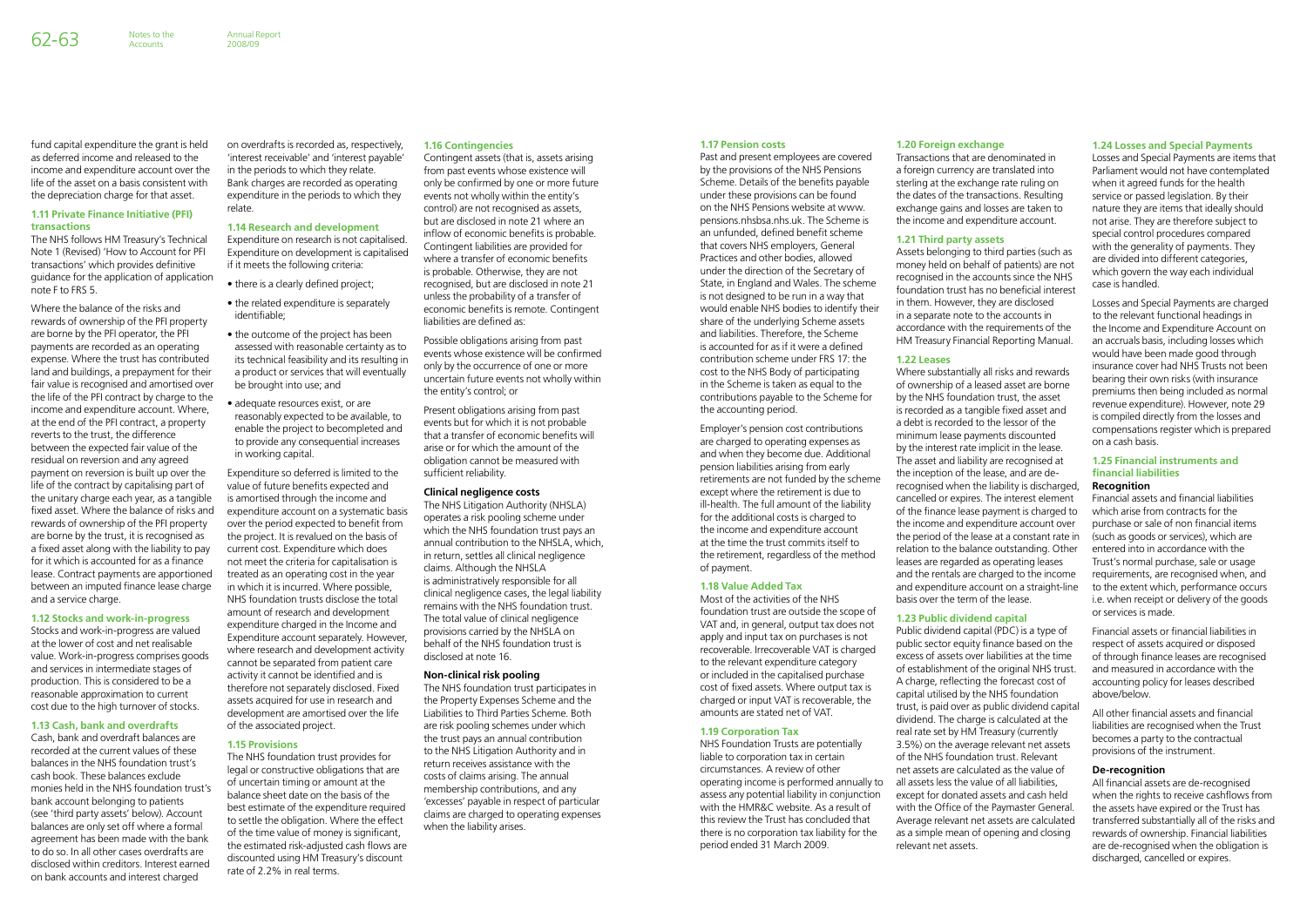#### **2. Segmental Analysis**

University Hospitals Bristol NHS Foundation Trust only operates within the Healthcare segment and is therefore not required to complete Note 2 to the Accounts.

#### **3. Income**

#### **3.1 Income from activities**

|                                      | 10 months ended<br>31 March 2009<br>£'000 |
|--------------------------------------|-------------------------------------------|
| <b>NHS Trusts</b>                    | 23                                        |
| <b>Primary Care Trusts</b>           | 263,328                                   |
| Department of Health – other         | 21,615                                    |
| NHS injury scheme                    | 567                                       |
| NHS Other                            | 70                                        |
| Non-NHS:                             |                                           |
| - Private patients                   | 1,710                                     |
| – Overseas patients (non-reciprocal) | 53                                        |
| – Other                              | $*6,266$                                  |
| Total                                | 293.632                                   |

# **from activities**

### **4. Other Operating Income**

| Non-NHS:                                                                                                                                               |                        |                  |                                            | 10 months ended        |
|--------------------------------------------------------------------------------------------------------------------------------------------------------|------------------------|------------------|--------------------------------------------|------------------------|
| - Private patients                                                                                                                                     |                        | 1,710            |                                            | 31 March 2009<br>f'000 |
| - Overseas patients (non-reciprocal)                                                                                                                   |                        | 53               | Services from other NHS Foundation Trusts  | 197                    |
| - Other                                                                                                                                                |                        | $*6,266$         |                                            |                        |
| <b>Total</b>                                                                                                                                           |                        | 293,632          | Services from NHS Trusts                   | 4,064                  |
|                                                                                                                                                        |                        |                  | Services from other NHS bodies             | 3,547                  |
| *Material items comprise: income from Non NHS Territorial Bodies £6.25m.<br>The NHS injury scheme is subject to a provision for doubtful debts of 7.8% |                        |                  | Purchase of healthcare from non NHS bodies | 2,571                  |
| to reflect expected rates of collection.                                                                                                               |                        |                  | <b>Executive Directors costs</b>           | 970                    |
|                                                                                                                                                        |                        |                  | Non-Executive Directors costs              | 127                    |
| 3.2 Mandatory and non mandatory split of income                                                                                                        |                        |                  | Staff costs                                | 232,193                |
| from activities                                                                                                                                        |                        |                  | Drug costs                                 | 26,189                 |
| Of the total income from activities, £288.348m is mandatory and £5.284m                                                                                |                        |                  | Supplies and services:                     |                        |
| is non-mandatory.                                                                                                                                      |                        | - Clinical       | 34,015                                     |                        |
|                                                                                                                                                        |                        |                  | - General                                  | 5,369                  |
| <b>3.3 Private Patient Cap</b>                                                                                                                         |                        |                  | Establishment                              | 6,732                  |
| 10 months ended                                                                                                                                        |                        |                  | Research and development                   |                        |
|                                                                                                                                                        | 31 March 2009<br>£'000 | 2002/03<br>£'000 | Transport                                  | 301                    |
| Private patient income                                                                                                                                 | 1,710                  | 2,341            | Premises                                   | 13,104                 |
| Total patient income                                                                                                                                   | 293,632                | 209,031          | <b>Bad debts</b>                           | (234)                  |
| Proportion                                                                                                                                             | 0.6%                   | 1.1%             | Depreciation and amortisation              | 14,672                 |
| Section 44 of the 2006 Act requires that the proportion of private patient                                                                             |                        |                  | Fixed asset impairments                    | 61                     |
| income to total patient related income should not exceed the proportion that                                                                           |                        |                  | Auditor's remuneration:                    |                        |
| was achieved whilst the body was an NHS trust in 2002/03, which was 1.1%.                                                                              |                        |                  | - Audit services - statutory audit         | 67                     |
| The Trust's Private Patient Cap has not been exceeded in the 10 months ended                                                                           |                        | - Other services | 18                                         |                        |
| 31 March 2009.                                                                                                                                         |                        |                  | Clinical negligence                        | 2,769                  |
|                                                                                                                                                        |                        |                  | Other                                      | 15,333                 |
|                                                                                                                                                        |                        |                  | <b>Total</b>                               | 362,065                |
|                                                                                                                                                        |                        |                  |                                            |                        |

|                                                   | 10 months ended<br>31 March 2009<br>£'000 |
|---------------------------------------------------|-------------------------------------------|
| Research and development                          | 6,057                                     |
| Education training and research                   | 31,505                                    |
| Charitable and other contributions to expenditure | 518                                       |
| Transfers from the donated asset reserve          | 1,036                                     |
| Non-patient care services to other bodies         | 39,822                                    |
| Other                                             | 8,080                                     |
| <b>Total</b>                                      | 87.018                                    |

### **5. Operating Expenses**

#### **5.1 Operating expenses comprise:**

There is no limitation of liability in respect of audit services.

#### **Classification and measurement**

Financial assets are categorised as 'Fair Value through Income and Expenditure', Loans and receivables or 'Available-forsale financial assets'. Financial liabilities are classified as 'Fair value through Income and Expenditure' or as 'Other Financial liabilities'.

Notes to the **Accounts** 

#### **Financial assets and financial liabilities at 'Fair Value through Income and Expenditure'**

Financial assets and financial liabilities at 'fair value through income and expenditure' are financial assets or financial liabilities held for trading. A financial asset or financial liability is classified in this category if acquired principally for the purpose of selling in the short-term. Derivatives are also categorised as held for trading unless they are designated as hedges. Derivatives which are embedded in other contracts but which are not 'closely-related' to those contracts are separated-out from those contracts and measured in this category. Assets and liabilities in this category are classified as current assets and current liabilities. These financial assets and financial liabilities are recognised initially at fair value, with transaction costs expensed in the income and expenditure account. Subsequent movements in the fair value are recognised as gains or losses in the income and expenditure account.

#### **Loans and receivables**

Loans and receivables are non-derivative financial assets with fixed or determinable payments which are not quoted in an active market. They are included in current assets. The Trust's loans and receivables comprise: cash at bank and in hand, NHS debtors, accrued income and 'other debtors'. Loans and receivables are recognised initially at fair value, net of transactions costs, and are measured subsequently at amortised cost, using the effective interest method. The effective interest rate is the rate that discounts exactly estimated future cash receipts through the expected life of the financial asset or, when appropriate, a shorter period, to the net carrying amount of the financial asset. Interest on loans and receivables is calculated using the effective interest method and credited to the income and expenditure account.

# **Available-for-sale financial assets**

Available-for-sale financial assets are non-derivative financial assets which are either designated in this category or not classified in any of the other categories. They are included in long-term assets unless the Trust intends to dispose of them within 12 months of the balance sheet date. Available-for-sale financial assets are recognised initially at fair value, including transaction costs, and measured subsequently at fair value, with gains or losses recognised in reserves. When items classified as 'available-for-sale' are sold or impaired, the accumulated fair value adjustments recognised in reserves are included in the income and expenditure account.

#### **Other financial liabilities**

All other financial liabilities are recognised initially at fair value, net of transaction costs incurred, and measured subsequently at amortised cost using the effective interest method. The effective interest rate is the rate that discounts exactly estimated future cash payments through the expected life of the financial liability or, when appropriate, a shorter period, to the net carrying amount of the financial liability. They are included in current liabilities except for amounts payable more than 12 months after the balance sheet date, which are classified as long-term liabilities. Interest on financial liabilities carried at amortised cost is calculated using the effective interest method and charged to the income and expenditure account.

#### **Determination of fair value**

For financial assets and financial liabilities carried at fair value, the carrying amounts are determined from reference to quoted market prices where possible, otherwise by valuation techniques including using recent arm's length market transactions between knowledgeable, willing parties if available, reference to the current fair value of another instrument that is substantially the same, discounted cash flow analysis and option pricing models. If there is a valuation technique commonly used by market participants to price the instrument and that technique has been demonstrated to provide reliable estimates of prices obtained in actual market transaction, the Trust should use that technique.

#### **Impairment of financial assets**

At the balance sheet date, the Trust assesses whether any financial assets, other than those held at 'fair value through income and expenditure' is impaired. Financial assets are impaired and impairment losses are recognised if, and only if, there is objective evidence of impairment as a result of one or more events which occurred after the initial recognition of the asset and which has an impact on the estimated future cashflows of the asset.

It is the Trust's policy to make provision for potential bad debts. An assessment is made by using estimation techniques based on previous experience and prevailing economic conditions. Such techniques involve an aged analysis of the Trust's outstanding debtors. In addition, individual assessments are made on long outstanding significant debts.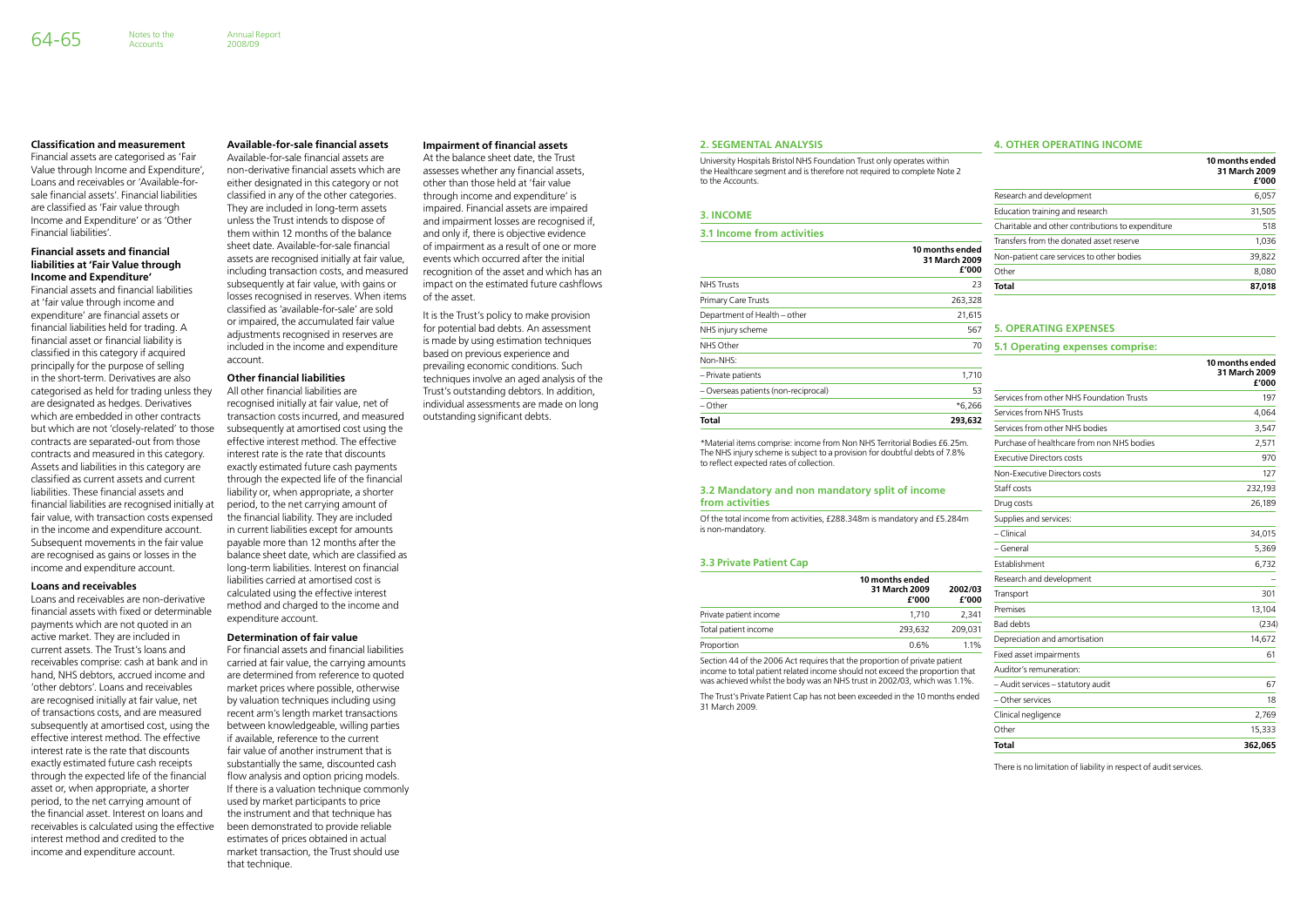#### **7. Better Payment Practice Code**

#### **7.1 Measure of Compliance**

Included within Finance Costs (note 9.2) is £0.002m arising from claims made under this legislation in the period ended 31 March 2009. No other compensation was paid to cover debt recovery cost under this legislation for this period.

The Better Payment Practice Code requires the Trust to aim to pay all undisputed invoices by the due date or within 30 days of receipt of goods or a valid invoice, whichever is later.

#### **7.2 The Late Payment of Commercial Debts (Interest) Act 1998**

#### **8. Loss on Disposal of Fixed Assets**

The loss on the disposal of fixed assets of £0.058m related exclusively to non-protected assets. There were no protected assets disposed of during the period.

| <b>7.1 Measure of Compliance</b>                        |               | 9.1 Finance Income             |                                   |                                           |
|---------------------------------------------------------|---------------|--------------------------------|-----------------------------------|-------------------------------------------|
|                                                         |               | 10 months<br>ended<br>31 March |                                   | 10 months ended<br>31 March 2009<br>£'000 |
|                                                         | <b>Number</b> | 2009<br>£'000                  | Interest on loans and receivables | 473                                       |
| Total Non NHS trade invoices paid in the period         | 164.295       | 153,269                        | Other                             | 428                                       |
| Total Non NHS trade invoices paid within target         | 145.624       | 138,608                        | Total                             | 901                                       |
| Percentage of Non NHS trade invoices paid within target | 88.6%         | 90.4%                          |                                   |                                           |
| Total NHS trade invoices paid in the period             | 3,135         | 38.536                         | 9.2. Finance costs                |                                           |
| Total NHS trade invoices paid within target             | 2,484         | 32,948                         |                                   | 10 months ended                           |
| Percentage of NHS trade invoices paid within target     | 79.2%         | 85.5%                          |                                   | 31 March 2009<br>f'nnn                    |

### **10. Intangible Fixed Assets**

|                                                     | Software<br>licences<br>£000 | Other<br>£000 | Total<br>£000 |
|-----------------------------------------------------|------------------------------|---------------|---------------|
| Cost at 1 June 2008                                 |                              |               |               |
| Opening balance adjustment                          | 3,016                        |               | 3,016         |
|                                                     |                              | 555           | 555           |
| Revised opening balance                             | 3,016                        | 555           | 3,571         |
| <b>Disposals</b>                                    |                              | (76)          | (76)          |
| Fair value adjustment                               |                              | (191)         | (191)         |
| Cost at 31 March 2009                               | 3,016                        | 288           | 3,304         |
| Accumulated amortisation at 1 June 2008             | 182                          |               | 182           |
| Impairments                                         |                              | 61            | 61            |
| Charged during the year                             | 496                          |               | 496           |
| <b>Disposals</b>                                    |                              |               |               |
| <b>Accumulated amortisation</b><br>at 31 March 2009 | 678                          | 61            | 739           |
| Net book value at 31 March 2009                     |                              |               |               |
| Purchased                                           | 2,338                        | 227           | 2,565         |
| Total net book value at 31 March 2009               | 2.338                        | 227           | 2.565         |

At 1 June 2008 emission allowances granted under the EU Emissions Trading Scheme were reclassified from current asset investments to intangible assets 'other'. These allowances are held at market value.

#### **9. Finance**

|                           | 10 months ended<br>31 March 2009<br>£'000 |
|---------------------------|-------------------------------------------|
| Department of Health loan | 300                                       |
| Finance leases            | 403                                       |
| Other                     | $\mathcal{P}$                             |
| <b>Total</b>              | 705                                       |

Accounts

#### **6. Staff Costs and Numbers**

| <b>6.1 Staff Costs:</b>         |                                           |
|---------------------------------|-------------------------------------------|
|                                 | 10 months ended<br>31 March 2009<br>£'000 |
| Salaries & wages                | 179,360                                   |
| Social security costs           | 19,056                                    |
| Employer contributions to NHSPA | 25,633                                    |
| Agency contract staff           | 9,359                                     |
| <b>Total</b>                    | 233,408                                   |

#### **6.2 Average Number of Employees**

|                                               | 10 months ended<br>31 March 2009<br>Nο |
|-----------------------------------------------|----------------------------------------|
| Medical and dental staff                      | 873                                    |
| Ambulance staff                               |                                        |
| Administration and estate staff               | 1,520                                  |
| Healthcare assistant & other support staff    | 705                                    |
| Nursing, midwifery & health visiting staff    | 2,477                                  |
| Nursing, midwifery & health visiting learners | 4                                      |
| Scientific, therapeutic and technical staff   | 1,096                                  |
| Social care staff                             |                                        |
| Bank and agency staff                         | 449                                    |
| Total                                         | 7,124                                  |

Numbers are expressed as average whole time equivalents for the period. The total employer pension contribution for the 10 month period was £ 25.633m.

#### **6.3 Employee Benefits**

There were no non-pay benefits that were not attributable to individual employees.

#### **6.4 Management Costs**

|                                                                  | 10 months ended<br>31 March 2009<br>£'000 |
|------------------------------------------------------------------|-------------------------------------------|
| Management costs                                                 | 13,737                                    |
| Income                                                           | 380.650                                   |
| Percentage of Income                                             | 3.6%                                      |
| Managament costs are as defined as those an the Managament Costs |                                           |

Management costs are as defined as those on the Management Costs website:www.dh.gov.uk/PolicyAndGuidance/OrganisationPolicy/ FinanceAndPlanning/NHSManagementCosts/fs/en.

#### **6.5 Retirements due to Ill Health**

During the 10 months ended 31 March 2009 there were 14 early retirements from the Trust on the grounds of ill health The estimated additional pension liabilities of these ill-health retirements will be £0.646m . The cost of these ill health retirements will be borne by the NHS Business Services Authority – Pensions Division.

#### **5.2 Operating Leases**

| <b>Operating expenses include:</b> | 10 months ended<br>31 March 2009<br>£'000 |
|------------------------------------|-------------------------------------------|
| Hire of plant & machinery          | 121                                       |
| Other operating lease rentals      | 211                                       |
| <b>Total</b>                       | 332                                       |

There are no non-cancellable operating leases for land and buildings. Annual commitments under non-cancellable operating leases are as follows:

| <b>Operating leases which expire:</b> | Other Leases<br>31 March 2009<br>£'000 |
|---------------------------------------|----------------------------------------|
| Within 1 year                         | 12                                     |
| Between 1 and 5 years                 | 221                                    |
| After 5 years                         |                                        |
| <b>Total</b>                          | 233                                    |

The old Bristol Children's Hospital and associated premises at St. Michaels Hill Bristol were sold to the University of Bristol on 28 February 2002. The Trust continues to occupy the following areas of the hospital and the premises at St. Michaels Hill under 'peppercorn' operating leases with the University of Bristol.

| <b>Premises</b>                  | <b>Lease Term</b> | <b>Termination Date</b> |
|----------------------------------|-------------------|-------------------------|
| Residential Family Accommodation |                   |                         |
| Royal Fort Road, Bristol         | 25 years          | 28 February 2027        |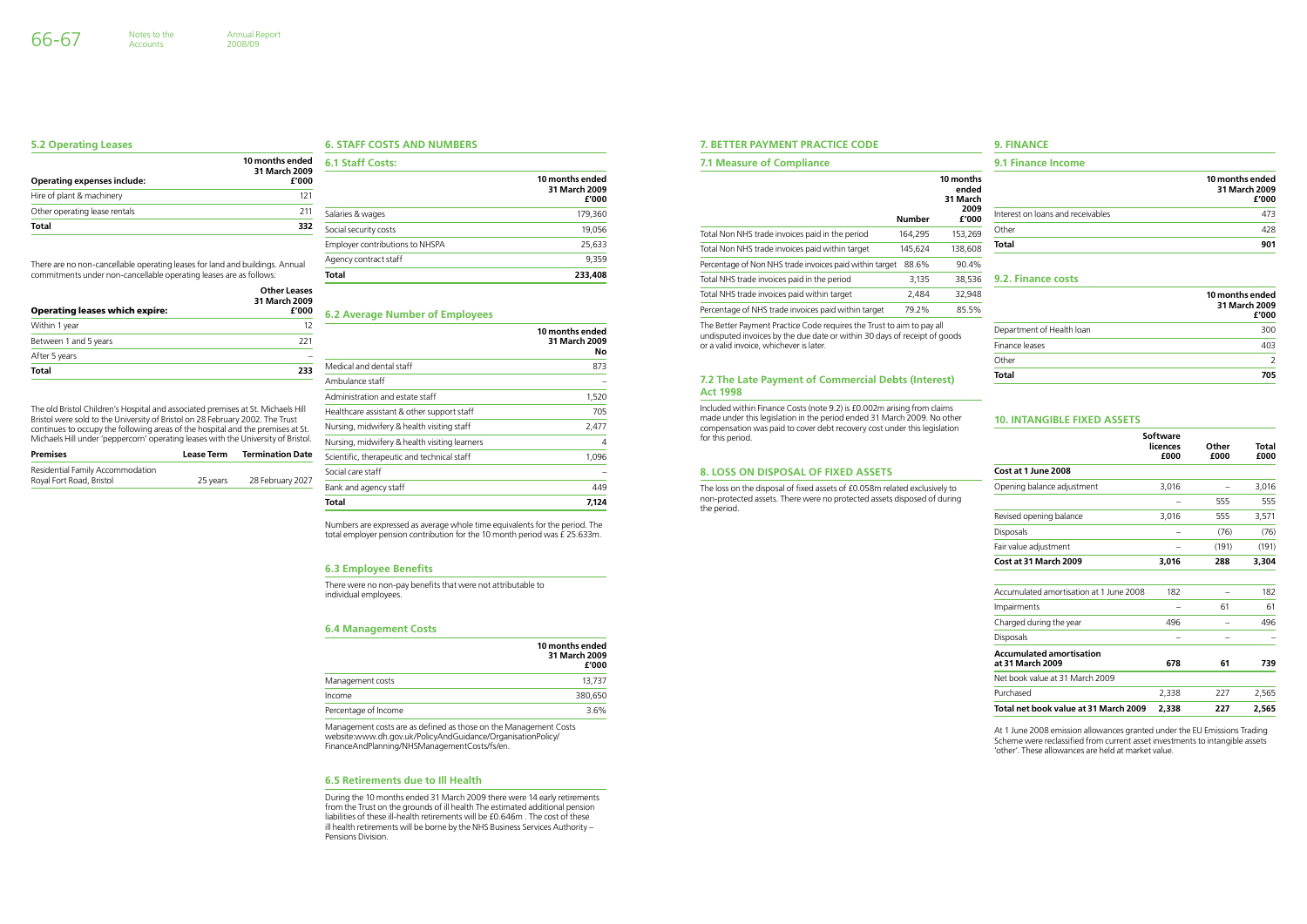#### **11. Tangible Fixed Assets Continued**

The Trust completed an internal review of the market value for land, buildings and dwellings at 31 March 2009. Following discussions with the District Valuer, the Trust revised its valuations for these areas to reflect current market conditions, using the following indices:

|           | Original | <b>Revised</b> |
|-----------|----------|----------------|
| Buildings |          | 245            |
| Land      |          | 11C            |

There was a resulting impairment of £26.982m which has been charged directly to the revaluation/donated asset reserve. An external valuation of these assets will be completed in the year ended 31 March 2010. The District Valuer completed a revaluation of the Milne Centre at 31 March 2009 resulting in an impairment of £1.208m, which has been charged to the revaluation reserve.

Of the totals at 31 March 2009, £0.610m related to land valued at open market value and £1.258m related to buildings, installations and fittings valued at open market value. There were no dwellings valued at open market value.

The Bristol Dental Hospital buildings are owned by the University of Bristol. The Trust's ongoing access to the healthcare facilities provided by the hospital and future economic benefits from the Trust's capital investment in the hospital have been confirmed by the University of Bristol in a Memorandum of Understanding.

The net book value of assets held under finance leases and hire purchase contracts at 31 March 2009 was:

| Net book value   | <b>Buildings excluding</b><br>dwellings<br>£'000 | Total<br>£'000 |
|------------------|--------------------------------------------------|----------------|
| At 31 March 2009 | 6.499                                            | 6.499          |

The total amount of depreciation charged to the income and expenditure in respect of assets held under finance lease and hire purchase contracts at 31 March 2009 was:

comprises:

#### **12. Stocks and Work In Progress**

| 31 March 2009<br>£'000 |
|------------------------|
| 5.624                  |
| 5.624                  |
|                        |

### **13. Debtors**

| Amount falling due within one year: | 31 March 2009<br>£'000 |  |
|-------------------------------------|------------------------|--|
| NHS debtors                         | 8,868                  |  |
| Other debtors                       | 6,669                  |  |
| Provision for irrecoverable debts   | (1, 314)               |  |
| Prepayments and accrued income      | 6.740                  |  |
| Total falling due within one year   | 20,963                 |  |

|                                                                      | <b>Buildings excluding</b><br>dwellings | <b>Total</b> | <b>Ageing of impaired debtors:</b> | 31 March 2009<br>£'000 |
|----------------------------------------------------------------------|-----------------------------------------|--------------|------------------------------------|------------------------|
| <b>Depreciation</b>                                                  | £'000                                   | £'000        | By up to three months              | 153                    |
| Depreciation 31 March 2009                                           | 303                                     | 303          | By three to six months             | 231                    |
|                                                                      |                                         |              | By more than six months            | 980                    |
| The net book value of land, buildings and dwellings at 31 March 2009 |                                         |              | Total                              | 1.364                  |

#### **Amounts falling due after more than one year:**

|                      | 31 March 2009<br>£'000 | Ageing of non-impaired debtors past their due date: | 31 March 2009<br>£'000 |
|----------------------|------------------------|-----------------------------------------------------|------------------------|
| Freehold             | 247,136                | By up to three months                               | 3.999                  |
| Long leasehold       | 6.499                  | By three to six months                              | 187                    |
| <b>Total</b>         | 253,635                | By more than six months                             | 497                    |
|                      | £'000                  | <b>Total</b>                                        | 4,683                  |
| Protected assets     | 96,554                 |                                                     |                        |
| Non-protected assets | 157,081                |                                                     |                        |
| <b>Total</b>         | 253,635                |                                                     |                        |

| Total                                      | 21.703 |
|--------------------------------------------|--------|
| Total falling due after more than one year | 740    |
| Provision for irrecoverable debts          | (50)   |
| Other debtors                              | 790    |

#### **Provision for irrecoverable debts 31 March 2009 (impairment of receivables): £'000**

| Balance at 1 June 2008   | 1.216 |
|--------------------------|-------|
| New provisions           | 389   |
| Utilised in period       | (70)  |
| Reversed in period       | (171) |
| Balance at 31 March 2009 | 1.364 |

Accounts

#### **11. Tangible Fixed Assets**

|                                         | Land<br>£'000            | <b>Buildings</b><br>excluding<br>dwellings<br>£'000 | <b>Dwellings</b><br>£'000 | Assets under<br>construction<br>& payments<br>on account<br>£'000 | Plant &<br>machinery<br>£'000 | f'000                    | <b>Transport Information</b><br>equipment technology<br>f'000 | <b>Furniture</b><br>& fittings<br>£'000 | <b>Total</b><br>f'000 |
|-----------------------------------------|--------------------------|-----------------------------------------------------|---------------------------|-------------------------------------------------------------------|-------------------------------|--------------------------|---------------------------------------------------------------|-----------------------------------------|-----------------------|
| Cost or valuation at 1 June 08          | 42,577                   | 234,971                                             | 6,983                     | 47,404                                                            | 79.434                        | 696                      | 15,303                                                        | 1.924                                   | 429,292               |
| Additions - purchased                   | $\overline{\phantom{0}}$ | 1,137                                               | $\overline{\phantom{0}}$  | 24,539                                                            | 1,800                         | 73                       | 592                                                           | $\overline{\phantom{0}}$                | 28,141                |
| Additions - donated                     | $\overline{\phantom{0}}$ | $\overline{\phantom{0}}$                            | $\overline{a}$            | $\overline{\phantom{0}}$                                          | 532                           | $\overline{\phantom{0}}$ | $\overline{\phantom{0}}$                                      | $\overline{\phantom{0}}$                | 532                   |
| Impairments                             | (4, 116)                 | (23,071)                                            | (1,003)                   | $\overline{\phantom{0}}$                                          | $\qquad \qquad -$             | $\overline{\phantom{0}}$ | $\overline{\phantom{0}}$                                      | $\qquad \qquad -$                       | (28, 190)             |
| Reclassifications                       | $\overline{\phantom{0}}$ | 4,664                                               | 30                        | (4,927)                                                           | 203                           | $\overline{\phantom{0}}$ | 30                                                            | $\overline{\phantom{0}}$                |                       |
| Other in year revaluation               | $\overline{\phantom{0}}$ | $\overline{\phantom{0}}$                            | $\overline{\phantom{0}}$  | $\overline{\phantom{0}}$                                          | $\qquad \qquad -$             | $\overline{\phantom{0}}$ | $\overline{\phantom{0}}$                                      | $\overline{\phantom{0}}$                | $\overline{ }$        |
| <b>Disposals</b>                        | (120)                    | $\overline{\phantom{0}}$                            | $\overline{a}$            | $\overline{\phantom{0}}$                                          | (561)                         | $\overline{\phantom{0}}$ | $\overline{\phantom{0}}$                                      | $\overline{\phantom{0}}$                | (681)                 |
| At 31 March 2009                        | 38,341                   | 217,701                                             | 6,010                     | 67,016                                                            | 81,408                        | 769                      | 15,925                                                        | 1,924                                   | 429,094               |
| Accumulated depreciation at 1 June 08 - |                          |                                                     | $\overline{\phantom{0}}$  | -                                                                 | 51,855                        | 476                      | 8,942                                                         | 1,048                                   | 62,321                |
| Charged during the year                 | $\qquad \qquad -$        | 8,119                                               | 298                       | $\overline{\phantom{0}}$                                          | 4,516                         | 35                       | 1,187                                                         | 21                                      | 14,176                |
| Impairments                             | $\overline{\phantom{0}}$ | $\overline{\phantom{0}}$                            | $\overline{\phantom{0}}$  | $\overline{\phantom{0}}$                                          | $\overline{\phantom{0}}$      | $\overline{\phantom{0}}$ | $\overline{\phantom{0}}$                                      | $\overline{\phantom{0}}$                |                       |
| Reversal of Impairments                 | $\overline{\phantom{0}}$ | $\overline{\phantom{0}}$                            | $\overline{\phantom{0}}$  | $\overline{\phantom{0}}$                                          | $\overline{\phantom{0}}$      | $\overline{\phantom{0}}$ | $\overline{\phantom{0}}$                                      | $\overline{\phantom{0}}$                |                       |
| Reclassifications                       |                          |                                                     | $\overline{\phantom{0}}$  |                                                                   |                               |                          |                                                               | $\overline{\phantom{0}}$                |                       |
| Other in year revaluation               | $\overline{\phantom{0}}$ | $\overline{\phantom{0}}$                            | $\overline{\phantom{0}}$  | —                                                                 | —                             | $\overline{\phantom{0}}$ | $\overline{\phantom{0}}$                                      | —                                       |                       |
| <b>Disposals</b>                        |                          | $\overline{\phantom{0}}$                            | $\overline{\phantom{0}}$  | $\overline{\phantom{m}}$                                          | (561)                         | $\overline{\phantom{0}}$ | $\overline{\phantom{0}}$                                      | $\overline{\phantom{0}}$                | (561)                 |
| At 31 March 2009                        | $\qquad \qquad -$        | 8.119                                               | 298                       | $\overline{\phantom{a}}$                                          | 55,810                        | 511                      | 10,129                                                        | 1.069                                   | 75,936                |
| Net book value at 31 March 2009         |                          |                                                     |                           |                                                                   |                               |                          |                                                               |                                         |                       |
| - Purchased                             | 38,341                   | 200,117                                             | 5,712                     | 67,016                                                            | 22,057                        | 258                      | 5,758                                                         | 598                                     | 339,857               |
| - Donated                               | $\overline{\phantom{0}}$ | 9,465                                               | $\overline{\phantom{0}}$  | $\overline{\phantom{0}}$                                          | 3,541                         | $\overline{\phantom{0}}$ | 38                                                            | 257                                     | 13,301                |
| Total at 31 March 2009                  | 38,341                   | 209,582                                             | 5.712                     | 67,016                                                            | 25,598                        | 258                      | 5,796                                                         | 855                                     | 353,158               |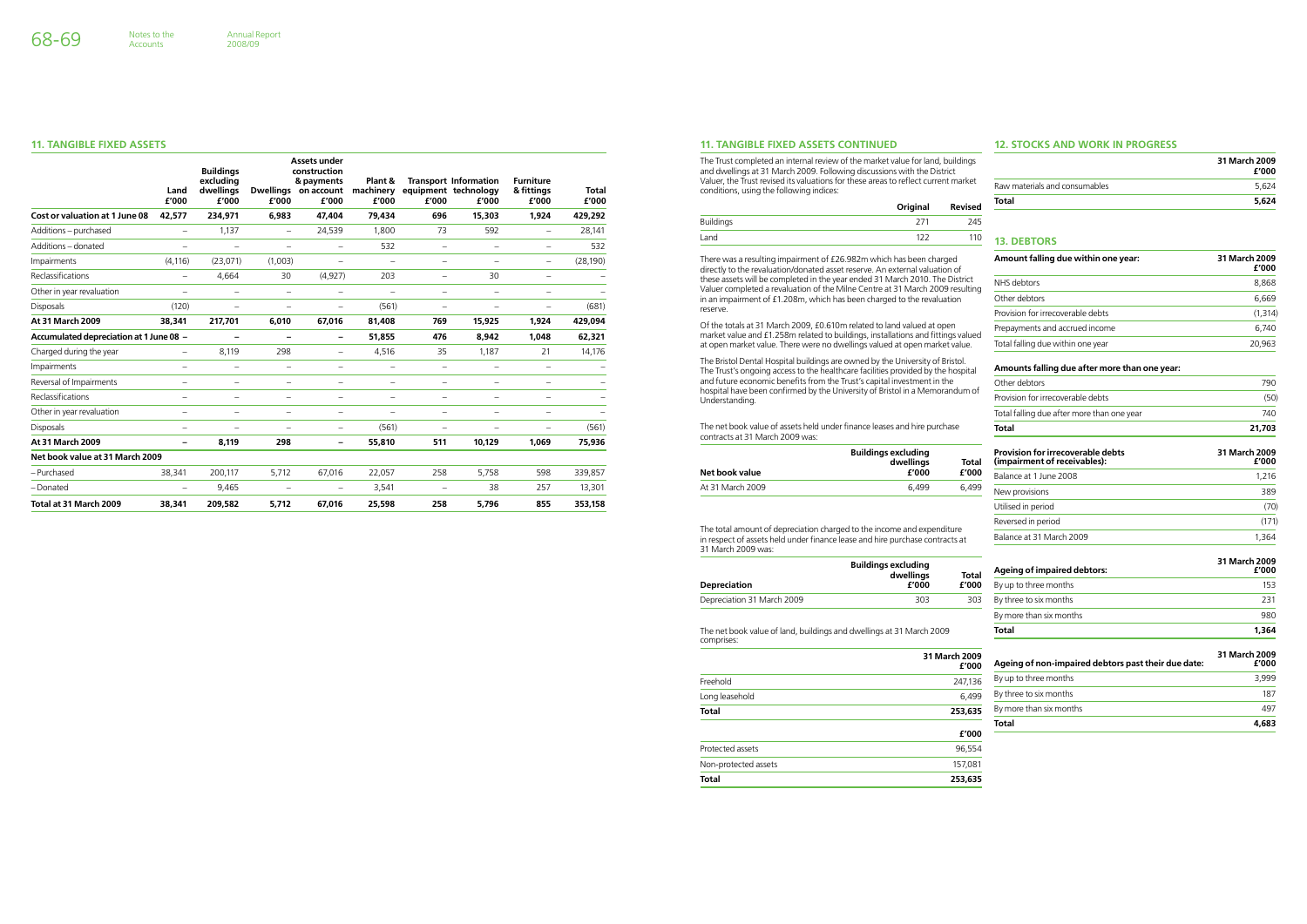### **17.2 Movements in Public Dividend Capital**

#### **17. Taxpayers' Equity**

| 17.1 Movements in taxpayers' equity    |                        |                                                 | 31 March 2009    |
|----------------------------------------|------------------------|-------------------------------------------------|------------------|
|                                        | 31 March 2009<br>£'000 | Public Dividend Capital at 01 June 2008         | £'000<br>169,015 |
| Taxpayers' equity 01 June 2008         | 362,660                | New Public Dividend Capital received            | 17,027           |
| Opening balance adjustment             | (480)                  | Public Capital Dividend repaid                  | (2,084)          |
| Revised opening balance                | 362,180                | <b>Public Dividend Capital at 31 March 2009</b> | 183,958          |
| Surplus for the period                 | 18,723                 |                                                 |                  |
| Public Dividend Capital dividend paid  | (9,217)                |                                                 |                  |
| Fixed asset impairments                | (28, 190)              |                                                 |                  |
| Surplus on revaluation of fixed assets | (170)                  |                                                 |                  |
| New Public Dividend Capital received   | 17,027                 |                                                 |                  |
| Public Dividend Capital repaid         | (2,084)                |                                                 |                  |
| Reduction on donated asset reserve     | (504)                  |                                                 |                  |
| Taxpayers' equity at 31 March 2009     | 357,765                |                                                 |                  |

The opening balance adjustment relates to the reclassification of the Government Grant reserve to deferred income, following conversion to a Foundation Trust.

#### **17.3 Movements on Reserves**

|                                                                             | <b>Revaluation</b><br>Reserve<br>£'000 | Asset<br>Reserve<br>£'000 | <b>Donated Government</b><br>Grant<br>Reserve<br>£'000 | <b>Reserves</b><br>£'000 | Income &<br><b>Other Expenditure</b><br>Reserve<br>£'000 | Total<br>£'000 |
|-----------------------------------------------------------------------------|----------------------------------------|---------------------------|--------------------------------------------------------|--------------------------|----------------------------------------------------------|----------------|
| At 01 June 2008                                                             | 149,156                                | 14,811                    | 480                                                    | 85                       | 29,113                                                   | 193,645        |
| Opening balance adjustment on conversion to Foundation Trust                |                                        |                           | (480)                                                  |                          |                                                          | (480)          |
| <b>Restated opening balance</b>                                             | 149,156                                | 14,811                    |                                                        | 85                       | 29,113                                                   | 193,165        |
| Transfer from the income and expenditure account                            |                                        |                           |                                                        | $\overline{\phantom{m}}$ | 9,506                                                    | 9,506          |
| Fixed asset impairments                                                     | (27, 185)                              | (1,005)                   | -                                                      |                          |                                                          | (28, 190)      |
| Deficit on revaluation of intangible assets                                 | (191)                                  |                           |                                                        |                          |                                                          | (191)          |
| Transfer of realised profits to income & expenditure reserve                |                                        |                           |                                                        |                          | 21                                                       | 21             |
| Receipt of donated assets                                                   | $\qquad \qquad$                        | 532                       | $\overline{\phantom{0}}$                               |                          |                                                          | 532            |
| Transfer to income & expenditure account for depreciation of donated assets | —                                      | (1,036)                   |                                                        |                          |                                                          | (1,036)        |
| Other transfers between reserves                                            | 191                                    |                           | $\overline{\phantom{0}}$                               | $\qquad \qquad -$        | (191)                                                    |                |
| <b>At 31 March 2009</b>                                                     | 121,971                                | 13,302                    |                                                        | 85                       | 38,449                                                   | 173,807        |

Other reserves comprise:

• A non-distributable reserve relating to the non cash transfer of Engineering Stock from NHS Supplies (South & West), now NHS Supply chain in 1993/94. No transfers are made to this reserve.

• A miscellaneous reserve to accommodate rounding differences which arise during the production of the Trust's Accounts.

Accounts

#### **15.3 Finance Lease Obligations**

| Payable:                                         | 31 March 2009<br>£'000 |
|--------------------------------------------------|------------------------|
| Within one year                                  | 575                    |
| Between one and two years                        | 575                    |
| Between two and five years                       | 1,725                  |
| After five years                                 | 8,294                  |
| Sub-Total                                        | 11,169                 |
| Less finance charges allocated to future periods | (4,607)                |
| <b>Net Obligation</b>                            | 6,562                  |

#### **15.4 Finance Lease Commitment**

There are no finance lease commitments at 31 March 2009.

#### **16. Provisions for Liabilities and Charges**

|                               | <b>Legal Claims</b><br>£'000 | Other<br>£'000 | Total<br>31 March<br>2009<br>£'000 |
|-------------------------------|------------------------------|----------------|------------------------------------|
| At 1 June 2008                | 500                          | 1,387          | 1,887                              |
| Arising during the period     | 157                          | 115            | 272                                |
| Utilised during the period    | (110)                        | (456)          | (566)                              |
| Reversed unused               | (28)                         | (922)          | (950)                              |
| Market value adjustment       |                              | (21)           | (21)                               |
| <b>At 31 March 2009</b>       | 519                          | 103            | 622                                |
| Expected timing of cashflows: |                              |                |                                    |
| Within 1 year                 | 223                          | 103            | 326                                |
| $1 - 5$ years                 | 96                           |                | 96                                 |
| Over 5 years                  | 200                          |                | 200                                |
| Total                         | 519                          | 103            | 622                                |

#### **16.1 Legal Claims**

The provision at 31 March 2009 comprises:

#### **a) Provision for Staff Injuries**

A staff injuries provision of £0.321m in respect of staff injury allowances payable to the NHS Pensions Agency.

#### **b) Provision for Liabilities to Third Parties**

A provisions for liabilities to third parties of £0.198m representing the excess payable by the Trust, under the NHS Litigation Authority (NHSLA) Liabilities to Third Parties Scheme.

### **16.2 Other Provisions**

Other provisions at 31 March 2009 of £0.103m relate to the charge for carbon emissions under the EU Emissions Scheme. This provision is stated at market value.

#### **16.3 Clinical Negligence**

Included in the provisions of the NHS Litigation Authority is £31.284m at 31 March 2009 in respect of Clinical Negligence liabilities of the Trust.

#### **14. Investments**

#### **14.1 Fixed Asset Investments**

The Trust held no fixed assets investments during the period.

#### **14.2 Current Asset Investments**

|                                  | EU<br><b>Emissions</b><br>£'000 | Dept of<br><b>Health</b><br>£'000 | Total<br>£'000 |
|----------------------------------|---------------------------------|-----------------------------------|----------------|
| Balance at 1 June 2008           | 555                             | 7.000                             | 7.555          |
| Opening balance reclassification | (555)                           |                                   | (555)          |
| <b>Disposals</b>                 |                                 | (7,000)                           | (7,000)        |
| <b>Balance at 31 March 2009</b>  |                                 |                                   |                |

Allowances issued under the European Union Emissions Trading Scheme were reclassified as intangible assets at 1 June 2008. Short term investments are arranged through the Department of Health within its National Loans Fund.

#### **15. Creditors**

| 15.1 Creditors at the 31 March 2009:                         |                        |
|--------------------------------------------------------------|------------------------|
|                                                              | 31 March 2009<br>£'000 |
| Amounts falling due within one year:                         |                        |
| NHS creditors                                                | 11,596                 |
| Capital creditors                                            | 1,609                  |
| Other tax and social security costs                          | 6,223                  |
| Obligations under finance leases and hire purchase contracts | 116                    |
| Other creditors                                              | 9,899                  |
| Accruals and deferred income                                 | 22,095                 |
| Total falling due within one year                            | 51,538                 |
| Amounts falling due after more than one year:                |                        |
| Obligations under finance leases and hire purchase contracts | 6,446                  |
| Total falling due after more than one year                   | 6,446                  |

#### **Total 57,984**

Other creditors include £3.374m relating to outstanding pension contributions.

#### **15.2 Long-term Loans**

The Trust's Department of Health working capital loan was repaid in full during the period (balance at 1 June 2008 £7.5m). The loan was originally taken out over a 20 year period commencing on 22 March 2007. There were no charges for early repayment.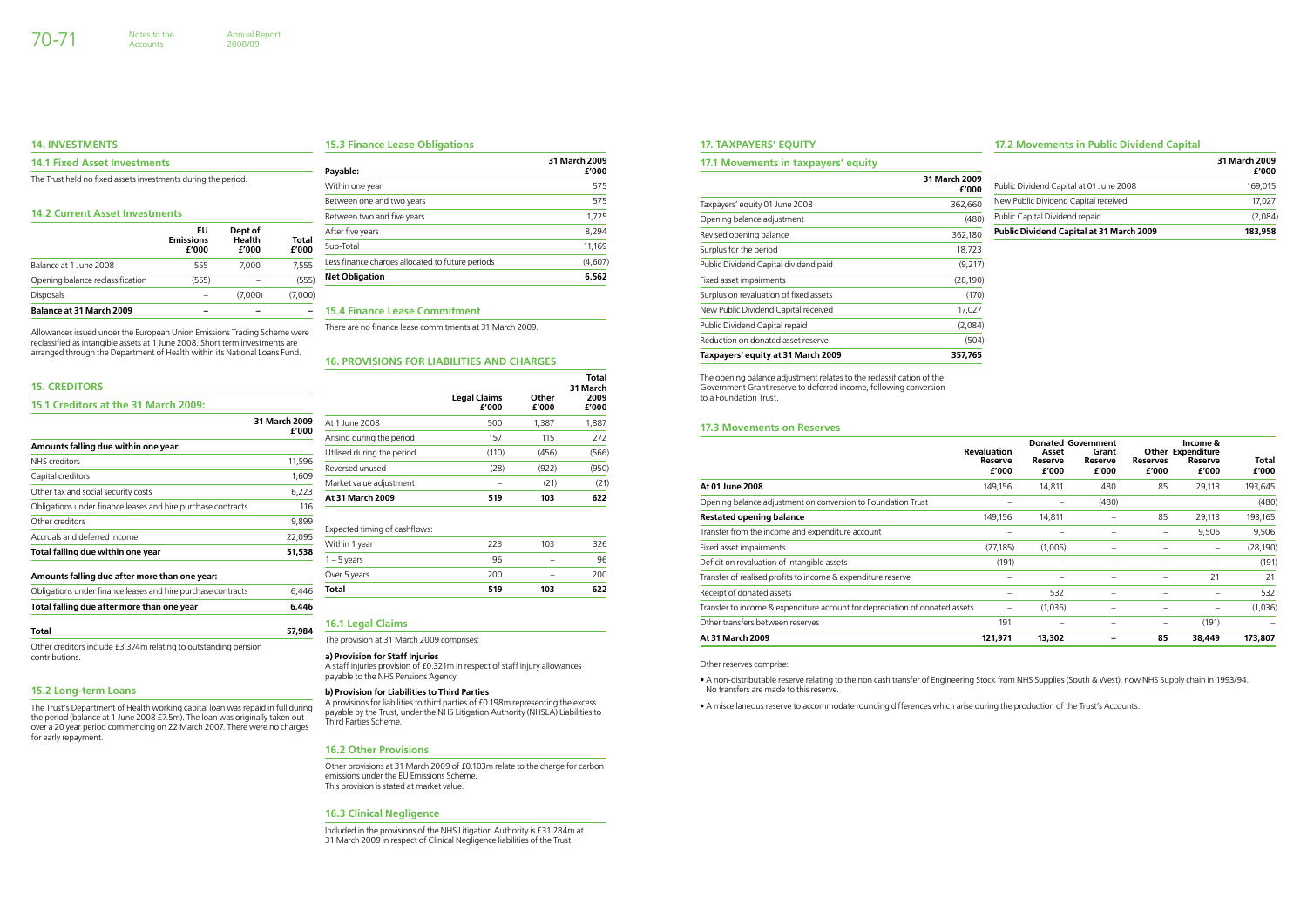### **22. Prudential borrowing code**

The Trust is required to comply and remain within the Prudential Borrowing Limit (PBL). This is made up of two elements:

- the maximum cumulative amount of long-term borrowing. This is set by reference to the five ratio tests set out in Monitor's Prudential Borrowing Code. The financial risk rating set under Monitor's compliance framework determines one of the ratios and therefore can impact on the long term borrowing limit.
- the amount of any working capital facility approved by Monitor.

Further information on the Prudential Borrowing Code and Compliance Framework can be found on the website of Monitor, the Independent Regulator of Foundation Trusts.

The Trust has a prudential borrowing limit of £88.65m at 31 March 2009 (maximum long term borrowing of £56.9m and an approved working capital facility of £31.75m). The Trust repaid its long term loan with the Department of Health during the period and at 31 March 2009 had £NIL outstanding long term borrowings. At 31 March 2009 the Trust had utilised £NIL funds from its working capital facility.

The Trust's performance against the key ratios on which the Prudential Borrowing Limit is based, is as follows:

| <b>Financial ratio</b>          | <b>Actual ratios</b><br>10 months ended<br>31 March 2009 | <b>Approved PBL ratios</b><br>10 months ended<br>31 March 2009 |
|---------------------------------|----------------------------------------------------------|----------------------------------------------------------------|
| Maximum debt/capital ratio      | 2%                                                       | 25%                                                            |
| Minimum dividend cover          | 3.9x                                                     | 1x                                                             |
| Minimum interest cover          | 51.1x                                                    | 3x                                                             |
| Minimum Debt service cover      | 5.1x                                                     | 2x                                                             |
| Maximum debt service to revenue | 1.9%                                                     | 3%                                                             |

At 31 March 2009 the Trust is performing within all of the approved PBL ratios.

#### **19. Capital Commitments**

Commitments under capital expenditure contracts at 31 March 2009 were £5.560m, comprising:

- The Bristol Heart Institute £4.550m, to be financed from Public Dividend Capital
- Information Management and Technology Hub relocation £1.010m, to be financed from Trust capital

#### **20. Post-Balance Sheet Events**

There are no post-balance sheet events that have a material impact on the Trust's Accounts necessitating disclosure or adjustment to the Accounts.

#### 21. CONTINGENCIES

#### **21.1 Contingent Assets**

The Trust has no contingent assets at 31 March 2009.

#### **21.2 Contingent Liabilities**

Contingent liabilities at 31 March 2009 comprise:

#### **18.2 Reconciliation of net cash flow to movement**  in

| net debt |  |  |
|----------|--|--|
|          |  |  |

#### **Bristol Education Centre Reviewable Rent**

The Trust pays an annual rent of £0.575m for the lease of the Bristol Education Centre. In addition, an annual 'reviewable' rent, equal to 5% of the Market Rental Value of the premises is payable (currently £0.034m per annum). This rental value of the premises is payable (edificing 10.00 mm per difficulty). This reviewed periodically in accordance with the lease terms. The Market Rental Value of the premises over the remaining period of the lease and hence the Trust's financial liability cannot be determined with any certainty.

#### **Equal Pay Claims**

The NHS Litigation Authority is co-ordinating a national approach to the litigation of equal pay claims and is providing advice to the Trust. The likely outcome of these claims and hence the Trusts financial liability, if any, cannot be determined until these claims are resolved.

#### **Other Contingencies**

The Trust has contingent liabilities relating to any new claims arising under the NHS Litigation Authority's 'Liability to third Parties' and 'Property Expenses' schemes. The contingent liability will be limited to the Trust's excess for each new claim.

72-73 Notes to the

#### **18.3 Analysis of changes in net funds**

|                                   | 1 June<br>2008<br>£'000 | Cash<br><b>Flows</b><br>£'000 | <b>Non Cash</b><br>Changes<br>£'000 | 31 March<br>2009<br>£'000 |
|-----------------------------------|-------------------------|-------------------------------|-------------------------------------|---------------------------|
| OPG cash at bank                  | 11,189                  | 22,012                        | $\qquad \qquad$                     | 33,201                    |
| Commercial cash at bank & in hand | 57                      | 63                            |                                     | 120                       |
| Bank overdrafts                   | (38)                    | 38                            |                                     |                           |
| Loan from DH due within 1 year    | (394)                   | 394                           |                                     |                           |
| Loan from DH due after 1 year     | (7,106)                 | 7,106                         |                                     |                           |
| Finance leases                    | (6,638)                 | 76                            |                                     | (6, 562)                  |
| Current asset investments         | 7,000                   | (7,000)                       |                                     |                           |
| <b>Totals</b>                     | 4,070                   | 22,689                        |                                     | 26.759                    |

The Trust's Department of Health Working Capital loan was repaid in full during the period.

The loan was originally taken out over a 20 year period commencing on 22 March 2007. There were no charges for early repayment.

#### **18. Notes to the Cash Flow Statement**

**18.1 Reconciliation of operating surplus to net cash flow from operating activities**

**Accounts** 

|                                           | 10 months ended<br>31 March 2009<br>£'000 |
|-------------------------------------------|-------------------------------------------|
| Total operating surplus                   | 18,585                                    |
| Depreciation & amortisation               | 14,672                                    |
| Fixed asset impairments                   | 61                                        |
| Transfer from donated asset reserve       | (1,036)                                   |
| Increase in stocks                        | (161)                                     |
| Decrease in debtors                       | 3,368                                     |
| Increase in creditors                     | 12,994                                    |
| Decrease in provisions                    | (1,265)                                   |
| Net cash inflow from operating activities | 47.218                                    |

|                                                                | 10 months ended<br>31 March 2009<br>£'000 |
|----------------------------------------------------------------|-------------------------------------------|
| Increase in cash in the period                                 | 22,113                                    |
| Cash outflow from debt repaid & finance lease capital payments | 7,576                                     |
| Cash inflow from decrease in liquid resources                  | (7,000)                                   |
| Change in net funds resulting from cash flows                  | 22,689                                    |
| Non-cash changes in debt                                       |                                           |
| Change in net funds                                            | 22,689                                    |
| Net funds at 1 June 2008                                       | 4,070                                     |
| Net funds at 31 March 2009                                     | 26.759                                    |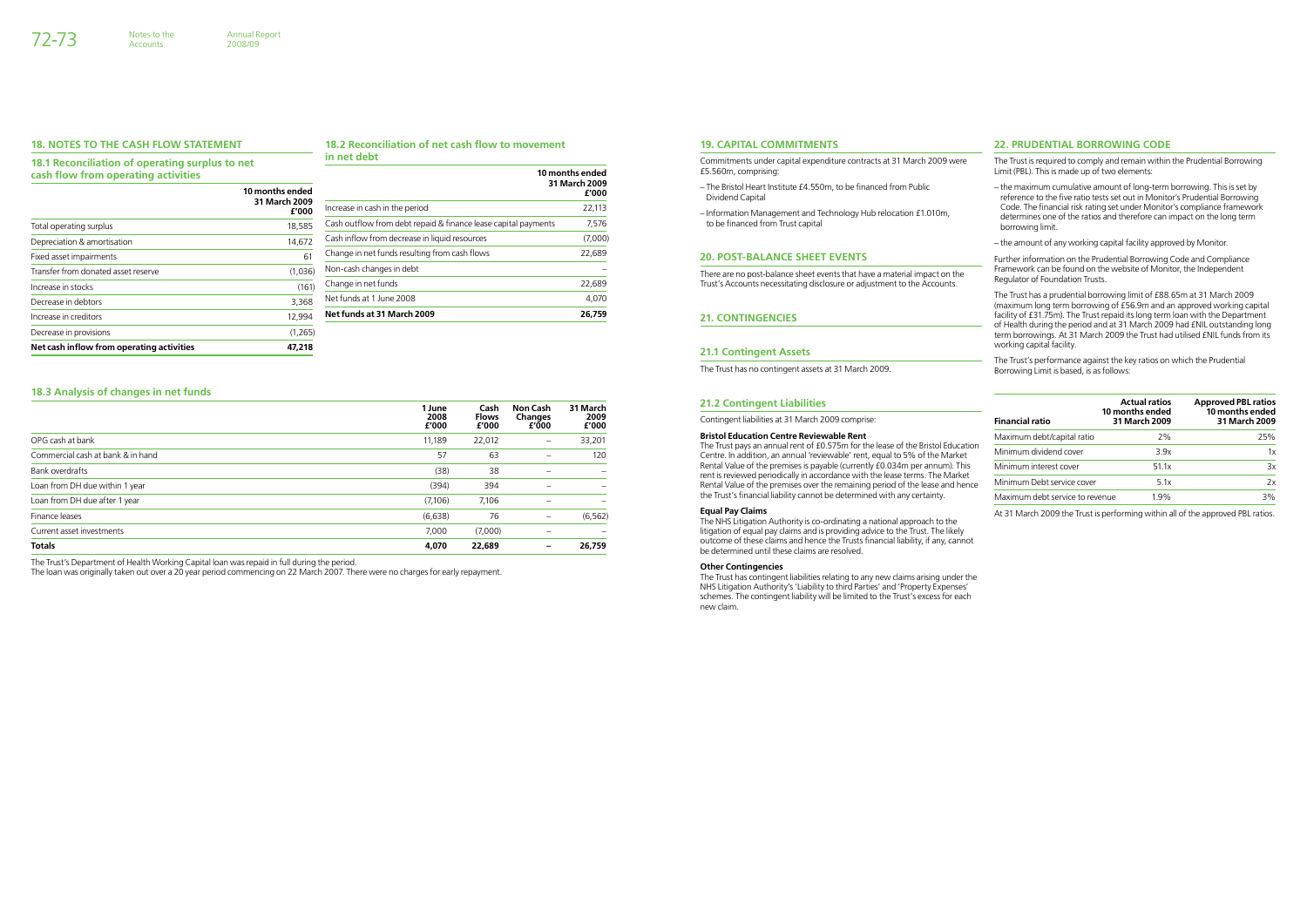#### **26.1 Financial Instruments by currency**

| <b>Financial Assets</b><br>Currency      | Total<br>£000        |
|------------------------------------------|----------------------|
| At 31 March 2009                         |                      |
| Denominated in Sterling                  | 53,147               |
| Total                                    | 53,147               |
| <b>Financial Liabilities</b><br>Currency | <b>Total</b><br>£000 |
| At 31 March 2009                         |                      |
| Denominated in Sterling                  | 37,722               |
| Total                                    | 37.722               |

The Trust has negligible foreign currency income or expenditure.

#### **26.2 Financial instruments by category**

Loans and receivables are held at amortised cost.

| <b>Financial liabilities</b><br>per balance sheet | Total<br>31 March 2009<br>£'000 | <b>Other Financial</b><br><b>Liabilities</b><br>£'000 |
|---------------------------------------------------|---------------------------------|-------------------------------------------------------|
| NHS creditors                                     | 11,596                          | 11,596                                                |
| Capital creditors                                 | 1,609                           | 1,609                                                 |
| Other creditors                                   | 9.899                           | 9,899                                                 |
| Accruals                                          | 8,056                           | 8,056                                                 |
| Finance lease obligations                         | 6,562                           | 6,562                                                 |
| Total at 31 March 2009                            | 37,722                          | 37,722                                                |

Other financial liabilities are held at amortised cost.

| <b>Financial assets</b>           | <b>Total</b><br>31 March 2009 | Loans and<br>receivables |                                                     | 31 March 2009<br>£'000 |
|-----------------------------------|-------------------------------|--------------------------|-----------------------------------------------------|------------------------|
| per balance sheet                 | £'000                         | £'000                    | Less than one year                                  | 31,276                 |
| NHS debtors                       | 8,868                         | 8,868                    | In more than one year but not more than two years   | 140                    |
| Other debtors                     | 7,459                         | 7.459                    | In more than two years but not more than five years | 564<br>5,742           |
| Accrued income                    | 4,863                         | 4,863                    | In more than five years                             |                        |
| Provision for irrecoverable debts | (1, 364)                      | (1, 364)                 | Total                                               | 37,722                 |
| Cash at bank and in hand          | 33,321                        | 33,321                   |                                                     |                        |
| Total at 31 March 2009            | 53,147                        | 53,147                   | <b>27 THIRD PARTY ASSETS</b>                        |                        |

#### **26.3 Fair Values**

As at 31 March 2009 there is no significant difference between the fair value and the carrying value of any of the Trust's financial instruments.

#### **26.4 Maturity of financial assets**

| 31 March 2009<br>£'000 |
|------------------------|
| 52,407                 |
| 740                    |
| 53.147                 |
|                        |

Financial assets due after one year of £0.740m relate to amounts due in respect of the NHS injury scheme.

#### **26.5 Maturity of financial liabilities**

### **27 THIRD PARTY AS**

At 31 March 2009 the Trust held £NIL cash at bank and in hand which relates to monies held by the Trust on behalf of patients.

#### **28 Intra-Government Balances**

|                                         | Debtors: amounts falling<br>due within one year<br>£'000 | after more than one year<br>£'000 | due within one year<br>£'000 | Debtors: amounts falling due Creditors: amounts falling Creditors: amounts falling due<br>after more than one year<br>£'000 |
|-----------------------------------------|----------------------------------------------------------|-----------------------------------|------------------------------|-----------------------------------------------------------------------------------------------------------------------------|
| <b>Foundation Trusts and NHS Trusts</b> | 3,028                                                    |                                   | 5,139                        |                                                                                                                             |
| Department of Health                    | 192                                                      |                                   | 59                           |                                                                                                                             |
| Strategic Health Authority              | 1,055                                                    |                                   | 682                          |                                                                                                                             |
| Primary Care Trusts                     | 4,537                                                    |                                   | 1,237                        |                                                                                                                             |
| RAB Special Health Authorities          | 42                                                       | -                                 | 4,045                        |                                                                                                                             |
| NHS CGA bodies                          | 7                                                        |                                   | 227                          |                                                                                                                             |
| NHS WGA bodies                          | 7                                                        | -                                 | 207                          |                                                                                                                             |
| <b>TOTAL NHS</b>                        | 8,868                                                    |                                   | 11,596                       |                                                                                                                             |
| Other WGA bodies                        | 1,131                                                    | -                                 | 6,399                        |                                                                                                                             |
| <b>TOTAL at 31 March 2009</b>           | 9,999                                                    |                                   | 17,995                       |                                                                                                                             |

#### **29 Losses and Special Payments**

There were 487 cases of losses and special payments totalling £0.096m paid during the period ended 31 March 2009.

#### **23. Related Party Transactions**

University Hospitals Bristol NHS Foundation Trust is a Public Benefit Corporation authorised under the National Health Service Act 2006.

During the year none of the Board members or members of the key management staff or parties related to them has undertaken any material transactions with the University Hospitals Bristol NHS Foundation Trust.

The Department of Health is regarded as a related party. During the year the Trust has had a significant number of material transactions with the Department, and with other entities for which the Department is regarded as the parent Department. These entities are listed below, the figures unless otherwise stated relates to income.

> The Trust's treasury management operations are carried out by the finance department, within the parameters defined formally within the Trust's Treasury Management Policy, which has been approved by the Board of Directors. Treasury activity is subject to review by the Trust's internal auditors.

Avon and Wiltshire Mental Health Partnership NHS Trust (£0.94m) Bath and North East Somerset PCT (£11.41m) Cornwall and the Isles of Scilly (£2.45m) Devon PCT (£4.75m) Dorset PCT (£0.99m) East of England SHA (Expenditure £0.51m) Gloucestershire PCT (£8.54m) Gloucestershire Hospital NHS Foundation Trust (£0.59m expenditure) Great Western Ambulance Service NHS Trust (£1.56m expenditure) Hampshire PCT (£0.71m) Health Protection Agency (£2.1m expenditure) Health Commission Wales (£4.35m) London SHA (£0.48m) NHS Blood and Transplant (£4.47m expenditure) NHS Bristol PCT (£135.22m and £9.09m expenditure) NHS Bristol SWSCG (£19.82m) NHS Litigation Authority (£2.77m expenditure) NHS Supply Chain (£6.12m expenditure) North Bristol NHS Trust (£5.17m and £4.78m expenditure) NHS Business Service Authority Pension Division (£25.63m expenditure) North Somerset PCT (£35.46m) North West SHA (£7.25m) Pennine Acute Hospitals NHS Trust (£0.44m expenditure) Plymouth Teaching PCT (£0.78m) Royal United Hospitals Bath Trust (£0.45m and £0.52m expenditure) Somerset PCT (£17.02m) South Gloucestershire PCT (£27.71m) South West SHA (£28.19m) Southeast Essex PCT (£0.46m) Swindon PCT (£2.67m) Taunton and Somerset NHS Foundation Trust (£0.58m expenditure) Torbay Care Trust (£0.71m) Weston Area Health NHS Trust (£1.51m and £0.61m expenditure) Wiltshire PCT (£6.62m) Yorkshire and the Humber SHA (£1.88m)

In addition the Trust has had a number of material transactions with other Government Departments and other central and local government bodies. Most of these transactions have been with:

HM Revenue and Customs (£60.16m) University of Bristol (£2.2m and £5.61m expenditure)

The Trust has also received capital payments from a number of charitable funds, including Above and Beyond Charities. Neither members of the Trust Board nor any employees of the Trust are Trustees of Above and Beyond Charities. The Audited Accounts of Above and Beyond Charities can be obtained from:

Above and Beyond Charities, The Abbot's House, **Blackfriars** Bristol BS1 2NZ

#### **24. Private Finance Transactions**

At 31 March 2009 the Trust has no PFI schemes.

#### **25. Pooled Budget Projects**

The Trust is party to a Pooled Budget arrangement with NHS Bristol, North Bristol NHS Trust, Bristol City Council, North Somerset Council and South Gloucestershire Council for the management and prevention of delayed discharges from hospitals. Under the arrangement funds are pooled under Section 31 of the Health Act 1999. The Pool is hosted by the Councils. The Trust makes no contribution to the Pooled Fund but receives income in the form of reimbursement payments which are paid where the level of delayed discharge exceeds an agreed threshold and it serves a Section 2 Notice and Section 5(3) Notice on the Council. For the 10 months ended 31 March 2009 the total income amounted to £0.009m.

A Memorandum Note of Accounts for the Pooled Fund is prepared by Bristol City Council and included in the Council's Statutory Annual Accounts.

#### **26. Financial Instruments**

FRS 29, 'Financial Instruments: Disclosures', requires disclosure of the role that financial instruments have had during the period in creating or changing the risks an entity faces in undertaking its activities.

Because of the continuing service provider relationship that the Trust has with local Primary Care Trusts and the way those Primary Care Trusts are financed, the Trust is not exposed to the degree of financial risk faced by business entities. Also financial instruments play a much more limited role in creating or changing risk than would be typical of the listed companies to which FRS 29 mainly applies. Financial assets and liabilities are generated by day-to-day operational activities rather than being held to change the risks facing the Trust in undertaking its activities.

#### **Market risk**

Market risk is the possibility that the fair value or cash flows of a financial instrument may fluctuate due to market prices. Market risk can be subdivided into two areas: interest rate and currency.

#### **Interest rate risk**

The Trust is able through its Prudential Borrowing Limit to borrow from Government for capital expenditure subject to affordability. The borrowings are for 1 – 25 years, in line with the life of the associated assets, and interest is charged at the National Loans Fund rate, fixed for the life of the loan. The Trust therefore has low exposure to interest rate fluctuations.

#### **Currency risk**

The Trust is principally a domestic organisation with the great majority of transactions, assets and liabilities being in the UK and Sterling based. The Trust has no overseas operations. The Trust therefore has low exposure to currency rate fluctuations.

#### **Credit risk**

Because the majority of the Trust's income comes from contracts with other public sector bodies, the Trust has low exposure to credit risk. The maximum exposures as at 31 March 2009 are in receivables from customers, as disclosed in the Trade and Other Receivables note.

#### **Liquidity Risk**

The Trust's net operating costs are incurred under annual service agreements with local Primary Care Trusts, which are financed from resources voted annually by Parliament. The Trust also largely finances its capital expenditure from funds made available from Government subject to an agreed limit and compliance with the Prudential Borrowing Code. Details of the Trust's performance against the Prudential Borrowing Code are shown in note 22.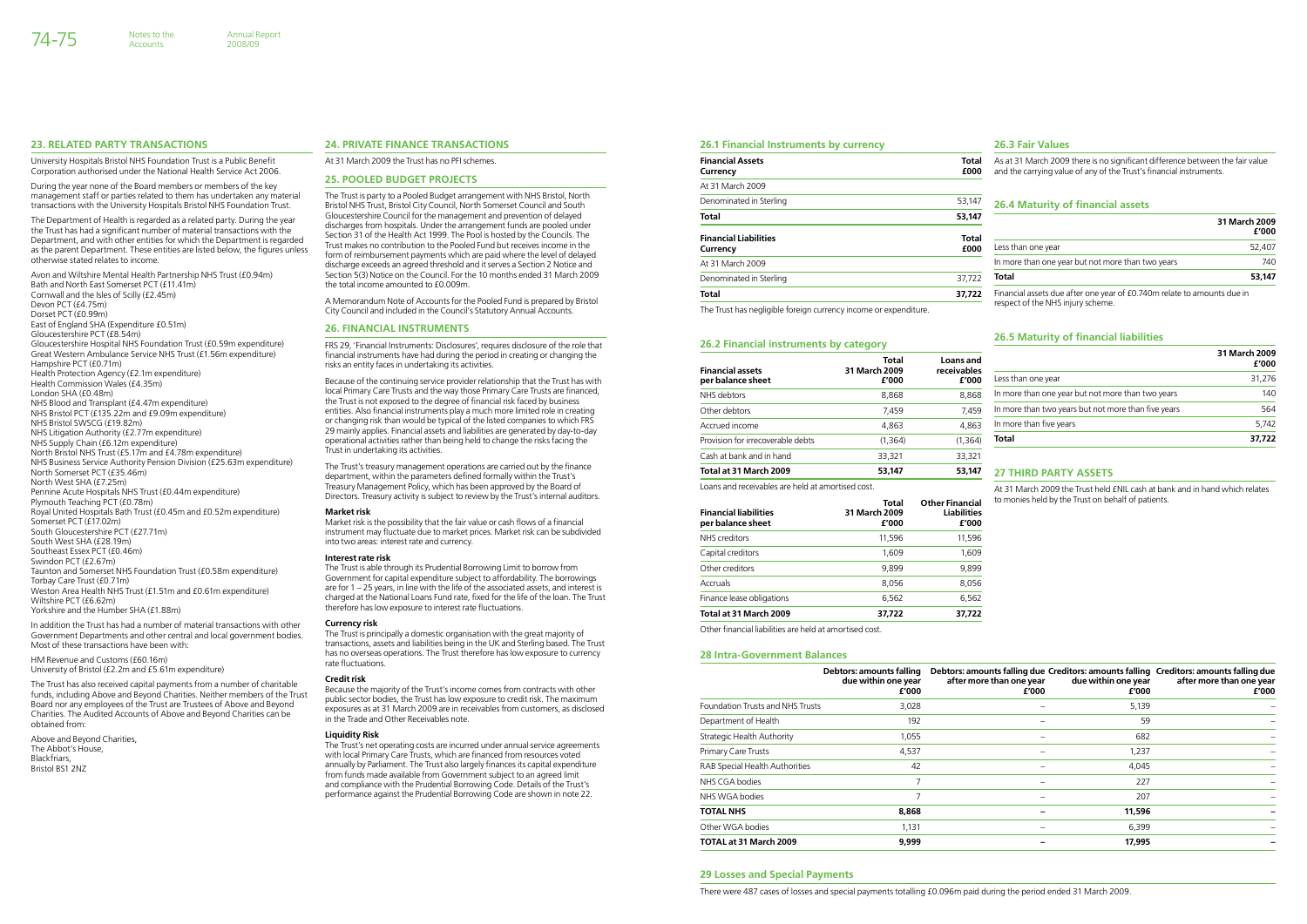#### **B. Risk management:**

During the ten months ending 31 March 2009 the Trust has continued to work with divisions to strengthen their risk management arrangements. This has included developing the system of risk management with each division having in place appropriately trained and experienced risk leads and risk assessors and with Divisional Risk Registers which are considered by divisional Boards and reflect and drive their agendas. The governance and assurance specialist advisers from within the Trust have worked with the Chief Nurse and Director of Governance to ensure that the infrastructure is continually developed and fit for purpose, for example the electronic Risk Register. There has been continued work in 2008/2009 to ensure that registers are up to date, reported to the appropriate groups and senior managers trained in their use. In addition, the Trust is also supported through the use of external advisers as necessary who are experienced in risk management as applied to the health service.

There is a comprehensive single incident reporting scheme for both clinical and non-clinical incidents, which has been highly commended by the NHS Litigation Authority in both its design and application. All incidents are assessed and those of a more serious nature are subject to a full investigation and root cause analysis and appropriate action plans are produced. This has included external review of incidents occurring in the Trust which have identified patient safety factors of national relevance. The Trust places great emphasis on learning from good practice both from within and outside the Trust. This includes learning points identified through the investigation of incidents, complaints and claims, which are discussed at the relevant individual committees and the identification of trends and learning is undertaken in a joint review group which reports to the Governance and Risk Management Committee and the Clinical Divisions. In addition the Trust, through national groups such as the Association of Litigation and Risk Managers (ALARM), shares details of good practice in all areas of risk management. The Trust is a member of the regional Network of Governance and Risk Managers which shares details of good practice in all areas of risk management.

The Trust has completed a 2-year project with North Bristol Trust (Safer Patient Initiative). This has been followed by the national 'Patient Safety 1st Campaign' which has five workstreams associated with patient safety hazards.

The Trust takes all complaints seriously and through the Senior Nurse for Complaints, under the direction of the Chief Nurse and Director of Governance and, in conjunction with divisions, investigates and responds to all complaints in accordance with the requirements of the NHS Complaints Procedure and works closely with Patient Advisory and Liaison Services. The Trust responds to all legal claims appropriately and in accordance with NHS Litigation Authority guidance. Risk management issues identified through the complaints and/or litigation process are addressed through the appropriate committee of the Trust.

#### **C. Training:**

Risk awareness training is conducted throughout the Trust on a regular basis. This training commences at induction and is continued through more detailed training in clinical and non-clinical areas. Where appropriate, risk assessment training including root cause analysis training is provided to key members of staff. During 2008/2009 the Board members consolidated their learning on method and process of monitoring and managing risk. There is a risk management training matrix for all staff.

#### **4. The risk and control framework A. Risk management strategy:**

The risk management strategy, which is regularly updated and approved by the Board, seeks to achieve a culture where everyone has a responsibility for risk management. Its objective is to ensure a pro-active approach to risk management involving staff at all levels. It is available to the public on the Trust web site at www. uhbristol.nhs.uk/keypublications.html.

### **B. Risk management system:**

The risk management system is embedded throughout the organisation and seeks to ensure that risks are identified and managed through the Risk Register and the specialist advisory committees such as the Clinical Risk Assurance Committee, as well as the system of Board Committees. The Trust seeks to continually improve its performance in all areas and in terms

of risk management this is achieved through relevant assessments, audits and inspections with detailed action plans produced to address areas where performance can be improved. The Risk Register is central to the overall system of risk management being applied to both 'high level' corporate risks as well as risks identified through the divisions. It is regularly reviewed and updated. The 'live' data entry facility, to enable divisions to adopt a pro-active approach to the review of identified risks, is enabling a new link to be made to the Assurance Framework. During the 10-months ending 31 March 2009 further training of managers in the use of the Risk Register and Assurance Framework was undertaken and this work is ongoing in 2009/2010.

The Trust considered in detail the 2008/2009 Standards for Better Health and assessed critically the Trust's position against the standards for its declaration on compliance. The Assurance Framework for 2008/2009 was structured around these Standards and other key risks such as finance, information management and technology, planning and targets. The Risk Register uses categories linking risks to the Assurance Framework.

#### **C. Assurance framework:**

The Assurance Framework approved by the Board is balanced and considers all the stated aims and objectives of the Trust together with the controls and assurances in place. Furthermore it identifies any gaps in those controls and assurances, and action plans are formulated to address those gaps. The framework is reviewed regularly by the Governance and Risk Management Committee and the Audit and Assurance Committee and reported to the Board on a full reporting basis. The Audit and Assurance Committee routinely selects two Core Standards (chosen according to the focus of wider discussion and emerging issues) for closer scrutiny at each of its meetings. There has been extensive Board involvement in the process for gaining assurance leading to a final declaration at the Trust Board meeting held on 29 April 2009 for the Core Healthcare Standards throughout 2008/2009. This process for Board involvement will be continued in 2009/2010.

#### **Statement of Directors' responsibility in respect of Internal Control**

**Accounts** 

#### **1. Scope of Responsibility**

As Accounting Officer I have responsibility for maintaining a sound system of internal control that supports the achievements of the NHS Foundation Trust's policies, aims and objectives whilst safeguarding the public funds and departmental assets for which I am personally responsible, in accordance with the responsibilities assigned to me. I am also responsible for ensuring that the NHS Foundation Trust is administered prudently and economically and that resources are applied efficiently and effectively. I also acknowledge my responsibilities as set out in the NHS Foundation Trust Accounting Officer Memorandum.

As Accounting Officer I met on a weekly basis with the Chairman and reported on a monthly basis to the Board. In addition I met regularly at Chief Executive Officer level with the lead commissioning Primary Care Trust for University Hospitals Bristol NHS Foundation Trust as well as with other health community partners. Regular meetings were held with the Strategic Health Authority and contact maintained with politicians from both local and national government.

The Trust Board met monthly in public. Strategic seminars and briefings for Board Directors were also held regularly. A monthly performance report is issued publicly and is available on the Trust's Internet site www.uhbristol.nhs.uk. The Trust Executive Group includes Executive Directors and the five Clinical Heads of Division.

Divisional Review meetings were held in May and October 2008 and monthly financial and operational reviews have been undertaken with all divisions.

The Board approved the Trust's income and expenditure budget in April 2008. The reported surplus for the ten months to 31st March 2009 is £9.506 m. This surplus together with the surplus achieved for the two months to 31st May 2008 (as an NHS Trust) is greater than the planned surplus underpinning the Trust's Integrated Business Plan.

The Trust has a Finance Committee (a sub-committee of the Board) which meets on a monthly basis throughout the year. Membership comprises Non-Executive and Executive Directors of the Board. The Committee does not detract from the Board's key and overarching responsibilities, but provides the opportunity for increased scrutiny and time to be spent on finance issues.

Throughout 2008/09 the Trust has worked to achieve its financial target surplus for the year whilst delivering the national targets and effective healthcare. The Trust achieved cash releasing efficiency savings in excess of £15m. For 2009/10 and beyond the outlook is more challenging with the prospect of lower levels of growth moneys for the NHS coupled with higher levels of efficiency savings and demand for services alongside significant service changes locally.

The Trust has reviewed its liquidity position throughout 2008/09 and has repaid £7.5m being the balance of the Department of Health loan. The availability of cash resources and the movement during the latter part of the year to a situation where there was an adverse position on relative rates of interest payable and receivable made it commercially appropriate to bring forward the repayment of the loan principal. This is one year earlier than had been planned in the Integrated Business Plan.

#### **2. The purpose of the system of internal control**

The system of internal control is designed to manage risk to a reasonable level rather than to eliminate all risk of failure to achieve policies, aims and objectives; it can therefore only provide reasonable and not absolute assurance of effectiveness. The system of internal control is based on an ongoing process designed to:

- identify and prioritise the risks to the achievement of the policies, aims and objectives of University Hospitals Bristol NHS Foundation Trust,
- evaluate the likelihood of those risks being realised and the impact should they be realised, and to manage them efficiently, effectively and economically.

The system of internal control has been in place in University Hospitals Bristol NHS Foundation Trust for the 10-months ended 31 March 2009 and up to the date of approval of the annual report and accounts.

As an employer with staff entitled to membership of the NHS Pension Scheme control measures are in place to ensure all employer obligations contained within the Scheme regulations are complied with. This includes ensuring that deductions from salary, employer's contributions and payments in to the Scheme are in accordance with the Scheme rules, and that member Pension Scheme records are accurately updated in accordance with the timescales detailed in the regulations.

#### **3. Capacity to handle risk A. Leadership:**

The overall responsibility for managing risk rests with the Chief Executive who also chairs the Governance and Risk Management Committee, which includes Executive Directors as well as specialist advisers from within the Trust. Minutes of this Committee are reported to the Board in public session and to the Audit and Assurance Committee. Risk management is a priority throughout the organisation and the Board is formally appraised of all risks throughout the organisation including clinical, nonclinical, information and financial, through the various Board committees properly constituted within the Trust. In particular the Audit and Assurance Committee receives the minutes of the Governance and Risk Management Committee in order to consider further significant concerns with respect to high level risks that may have been raised. Divisional Risk Registers have been embedded within the systems of management in divisions and exception reports are reported to the Board via the Governance and Risk Management Committee. Divisions report in full on their Divisional Risk Register to the Governance and Risk Management Committee on a rotational basis. The Corporate Risk Register has been maintained and is reviewed by the Trust Board on a quarterly basis. The Clinical Risk Assurance Committee is chaired by the Medical Director who reports regularly to the Governance and Risk Management Committee. There are prepared monthly Integrated Performance Reports on the Trust's governance and assurance activities and these are considered by the Board.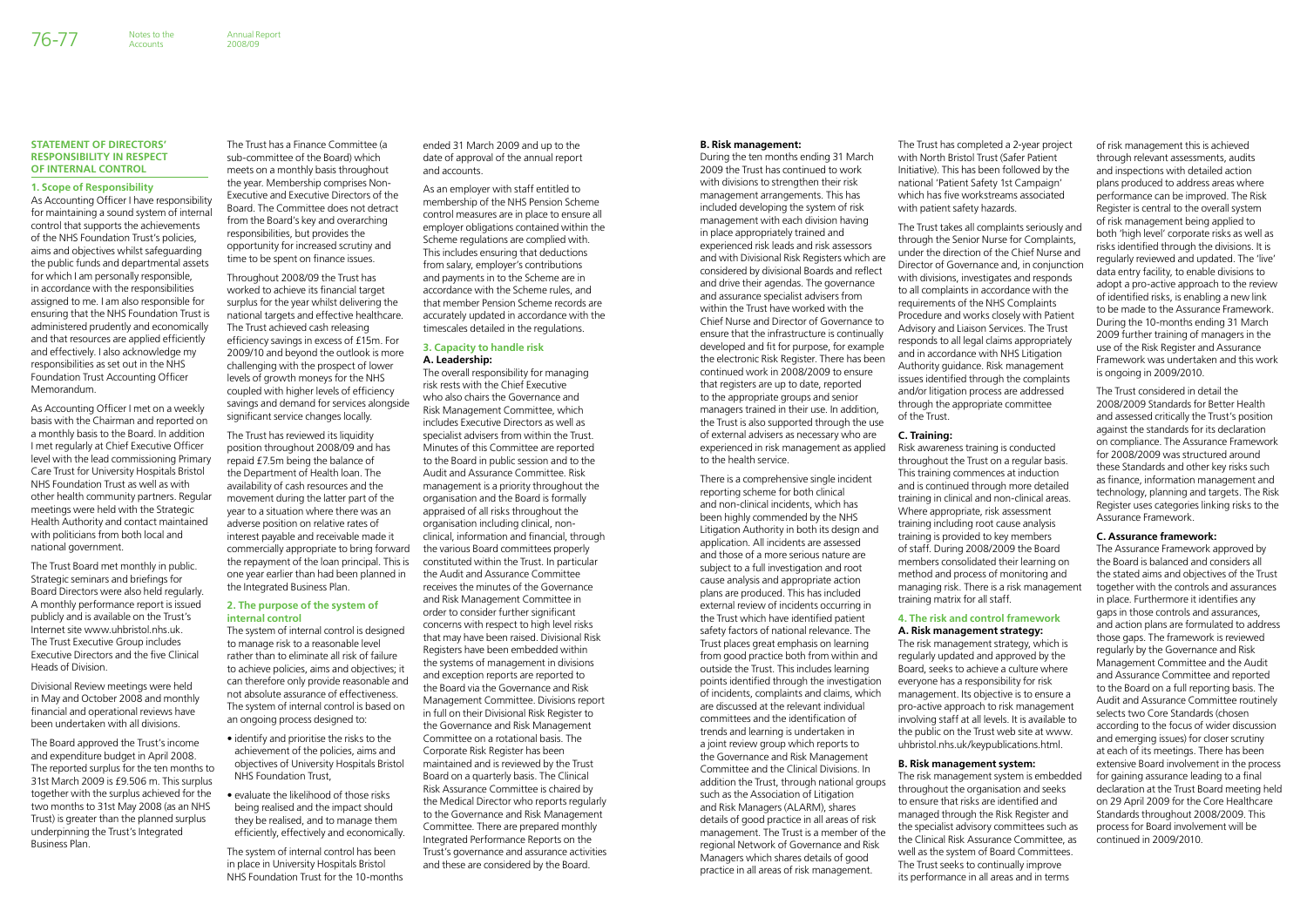The Core Standard Statement for Standard 4c Decontamination states that 'Healthcare organisations keep patients, staff and visitors safe by having systems to ensure that all reusable medical devices are properly decontaminated prior to use and that the risks associated with decontamination facilities and processes are well managed.'

Following review at the end of March 2009, the Executive Directors were made aware of areas of non-compliance with the Core Healthcare Standard 4c (Decontamination) and an urgent review and action was put in place to address these issues. The action plan, produced at the end of March 2009, has target dates set within the first quarter of 2009/2010.

At its meeting on 29 April 2009, the Board received and considered a range of evidence which included the standard statement, the related requirements within the Code of Practice for the NHS on the Prevention and Control of Healthcare Associated Infections and presented the current position against the seven elements of the Healthcare Commission inspection guide for 2007/2008 for each of the areas in the Trust undertaking decontamination activities. The Board considered that the evidence demonstrated some aspects of the responsibility and reporting structure which needed to be improved and implementation of appropriate testing schedules was not in place in some areas. Although action had been taken in March 2009 (in-year), completion of these actions could not be evidenced to state compliance in 2008/2009. There were no significant lapses or evidence of failure of decontamination or of patient harm. Therefore a declaration of 'not-met' was agreed for Standard 4c Decontamination.

The Head of Internal Audit's overall opinion for the ten months ending 31 March 2009 is that significant assurance can be given and that there is a generally sound system of internal control, designed to meet the organisation's objectives, and that controls are generally being applied consistently.

I have also received assurances as a result of inspections, audits and reviews by a number of national and professional

bodies including the Audit Commission who have conducted a number of reviews, the medical Royal Colleges who have considered clinical areas specifically, as well as external audits conducted in accordance with ISO 9000 accreditation of, for example, security services and the Medicines and Healthcare Products Regulatory Agency with respect to the manufacture and supply of medicines. The Trust participates in nationally organised benchmarking programmes. Importantly the Trust achieved Level III compliance with the maternity risk management standards under the National Health Service Litigation Authority in 2007/2008. The Trust can apply for re-assessment for Level III compliance with the maternity risk management standards in December 2009. The Trust was reassessed under the National Health Service Litigation Authority acute general standards and attained the Level I standard. The Trust is working diligently to achieve Level II compliance. The Trust continues to enjoy the highest level Practice Plus status under the Improving Working Lives scheme.

The overall effectiveness of the Assurance Framework is assessed by the Governance and Risk Management Committee and the Audit and Assurance Committee who report to the Board. The other Board Committees assess specific areas of the Assurance Framework and through the Executive Directors approve improvement plans. The overall effectiveness of the Assurance Framework and its ability to support the system of internal control is reviewed as part of the work of internal audit.

#### **Conclusion**

During the ten months ending 31 March 2009 no significant control issues were identified other than in respect of Core Healthcare Standard 4c Decontamination as outlined in section 6 of this Statement.



**Graham Rich** Chief Executive

#### **D. Involvement of public stakeholders:**

During 2008/2009 the Trust has established its Membership Council of Governors and has developed systems to ensure interaction between the Board and Governors through recruitment and engagement of members. The Trust has built on previous public and patient involvement mechanisms and works actively with a number of groups involving patient and public representatives in the design and planning of its services. There has been significant engagement of the general public, voluntary organisations, staff and scrutiny committees as well as the involvement in the detailed planning of a number of services and the Trust's redevelopment schemes. The Trust has a Board approved Membership Strategy and systems to involve the public and particularly seldom heard minority groups were strengthened as part of this process. Work continues to be undertaken in 2009/2010 to further strengthen involvement of public stakeholders.

**Accounts** 

#### **E. Information governance:**

The Trust recognises that the information it holds, including personal data of patients, employees and others, as well as corporate information is a valuable asset and it has made great efforts to ensure the security and integrity of that information throughout 2008/2009. Particular focus this year has been on encryption of laptops and other portable media thus ensuring the security of data held on these devices.

The Trust has used the Information Governance Toolkit to make year on year continuous improvements to its information governance arrangements. For 2008/9 the Trust was able to declare an overall score for the 62 elements of the Toolkit of 79%. The Trust recognises further improvements are necessary particularly in the area of Corporate Information Assurance and an action plan has been developed by the Information Governance Steering Group to address outstanding issues in 2009/2010. This group which is chaired by the Medical Director – who is the Senior Information Risk Officer (SIRO) for the Trust – meets regularly to review progress with improvement plans.

During 2008/2009, there have been no Serious Untoward Incidents within the Trust in relation to information governance; therefore there were no significant control issues.

# **5. Review of economy, efficiency and**

**effectiveness of the use of resources** The Trust has continued to work to develop and expand an improvement programme to streamline working practices using 'lean' methodology. This brings together multi-disciplinary teams to review their ways of working and agree how they can improve services for patients. The focus is placed on identifying and removing unnecessary activities that do not add to the quality of the care patients receive. Divisional Review meetings are held six-monthly and monthly financial and operational reviews are undertaken with divisions. These review meetings focus on issues relating to performance targets, human resources and finance such as cash releasing efficiency savings.

During 2007/2008, the Trust benefited from the Healthcare Commission's Maternity Services Review, the aim of which was to inform the Trust about its performance compared with other comparable providers and to make recommendations where there is scope for quality or value for money improvements to be made. The Trust has also positively benefited from a review by the Department of Health's MRSA intensive support team in relation to the prevention and control of infection as a result of this visit.

Internal audit has reviewed and reported upon control, governance and risk management processes, based on an audit plan approved by the Audit and Assurance Committee. The work included identifying and evaluating controls and testing their effectiveness, in accordance with NHS Internal Audit Standards. Individual audits have raised issues relating to economy, efficiency and effectiveness and, where scope for improvement was identified during an internal audit review, appropriate recommendations were made and action plans were agreed with management for implementation. In 2008/2009 the Audit Commission began work to undertake reviews on consultant productivity and ward staffing. These reviews would be concluded in 2009/2010.

Measures are in place to ensure that all organisation's obligations under equality, diversity and human rights legislation are complied with.

#### **6. Review of effectiveness**

As Accounting Officer, I have responsibility for reviewing the effectiveness of the system of internal control. My review of the effectiveness of the system of internal control is informed by the work of the internal auditors and the executive managers within University Hospitals Bristol NHS Foundation Trust who have responsibility for the development and maintenance of the internal control framework, and comments made by the external auditors in their management letter and other reports. I have been advised on the implications of the result of my review of the effectiveness of the system of internal control by the Board, the Audit and Assurance Committee and the Governance and Risk Management Committee and a plan to address weaknesses and ensure continuous improvement of the system is in place.

The Assurance Framework itself provides me with evidence that the effectiveness of controls that manage the risks to the organisation achieving its principal objectives have been reviewed. My review is also informed by assurances received from internal sources including clinical audit reports and reports of the Head of Internal Audit as well as activities such as the extensive staff survey carried out in 2007. The Heads of Division and Executive Directors meet on a monthly basis under the auspices of the Trust Executive Group and advise me accordingly.

There was extensive Board involvement in the process for gaining assurance on the Healthcare Standards for 2008/2009. Following review by the Governance and Risk Management Committee and Audit and Assurance Committee, the Trust Board met on 29 April 2009 and agreed a declaration for the Core Healthcare Standards throughout 2008/2009. The Trust Board agreed a declaration of 'compliance' for all Core Healthcare Standards, with the exception of Standard 4c Decontamination where a declaration of 'not met' was made.